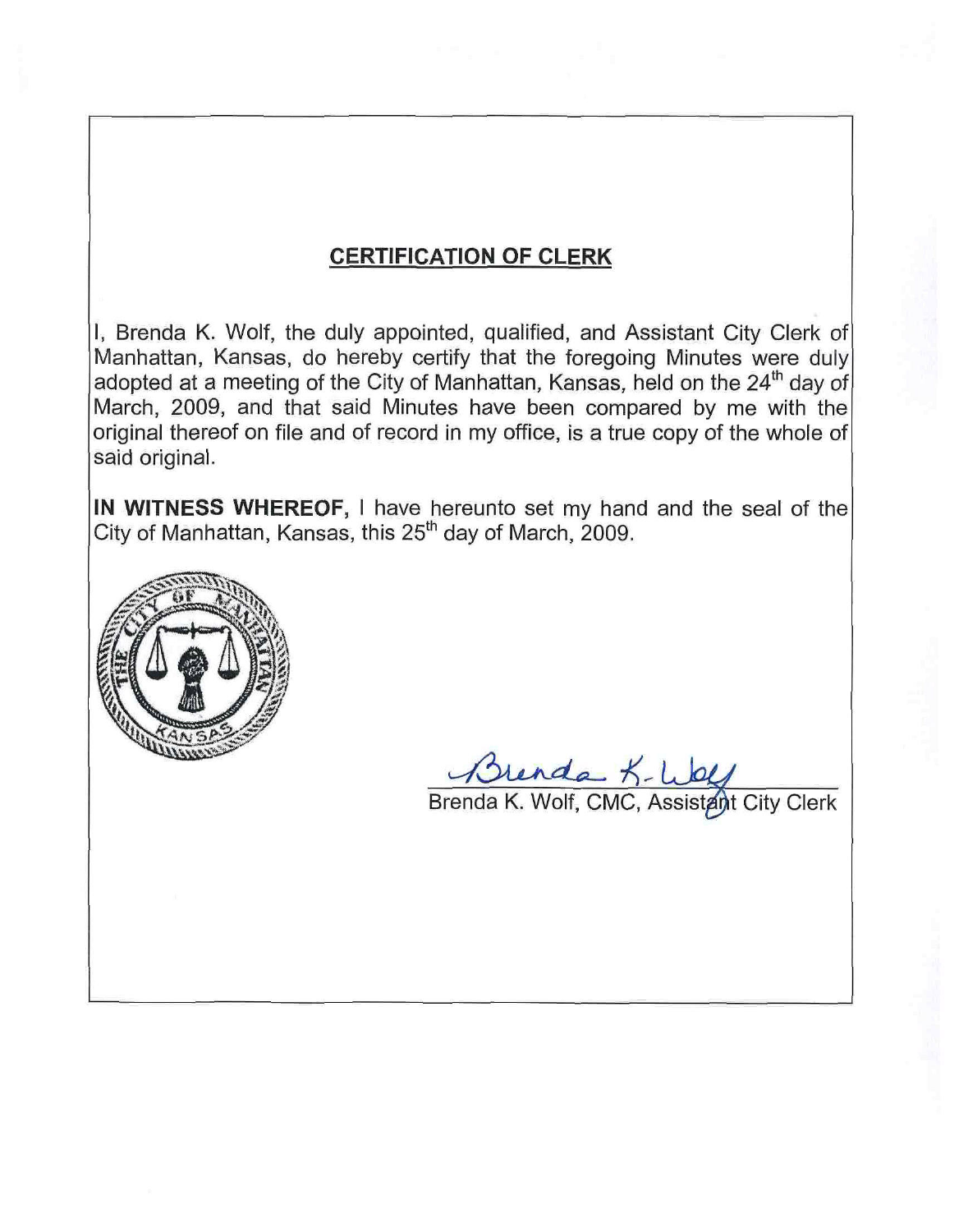

# *MINUTES CITY COMMISSION MEETING TUESDAY, MARCH 3, 2009 7:00 P.M.*

The Regular Meeting of the City Commission was held at 7:00 p.m. in the City Commission Room. Mayor Mark J. Hatesohl and Commissioners Bob Strawn, Bruce Snead, James E. Sherow, and Tom Phillips were present. Also present were the City Manager Ron R. Fehr, Assistant City Manager Jason Hilgers, Assistant City Manager Lauren Palmer, City Attorney Bill Frost, City Clerk Gary S. Fees, 6 staff, and approximately 20 interested citizens.

### PLEDGE OF ALLEGIANCE

Mayor Hatesohl led the Commission in the Pledge of Allegiance.

### PUBLIC COMMENTS

Mayor Hatesohl opened the public comments.

Stan Hoerman, 2021 Bluehills Road, informed the Commission that he appreciated their assistance with lost luggage at the Manhattan Regional Airport and in listening to his concerns for additional security near their neighborhood. He then provided information on the difficulty in moving houses in Manhattan and relocating them to other sites. He asked the Commission to consider changing the current ordinance to make moving houses easier to accomplish and stated that the City of Manhattan owns 16 lots that is currently being used for the Community Gardens that could be used to relocate existing houses to provide for affordable housing.

Karen McCulloh, 1516 Leavenworth Street, and Jenny Reynard, Riley County Extension, issued the Commission with a friendly challenge from the Riley County Commission to form a team for Walk Kansas, March 8 through May 2, 2009. She then answered questions from the Commission.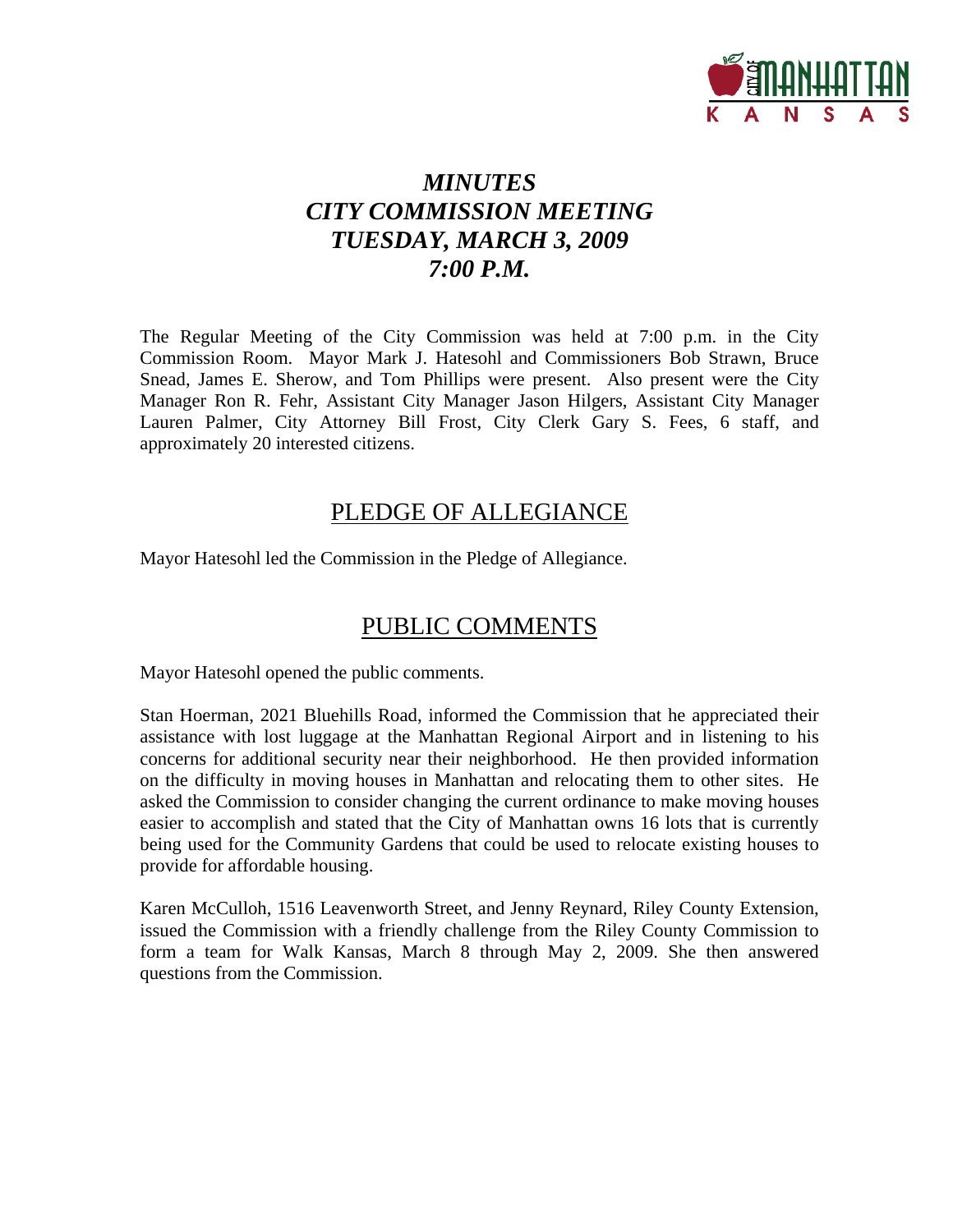### PUBLIC COMMENTS *(CONTINUED)*

Ron Cochran, 1618 Delany Drive, President, Westwood Homeowners Association, informed the Commission of drainage issues with his property, nearby properties, and issues with Professional Place. He stated that the drainage issues have resulted in a muddy mess, with odor, and a mosquito problem. He stated that he has contacted the City and the Riley County Health Department with little response. He asked that the issue be taken care of and that the City fix the drainage ditch.

Mayor Hatesohl informed Mr. Cochran that the Commission will direct the Public Works Department and the City Engineer to look at this issue and let the Commission know how they plan to address it. He then left the Commission Meeting at 7:25 p.m. and informed the public that he would return after his daughter's musical performance.

Dale Houdeshell, Director of Public Works, provided additional information on the item and responded to questions from the Commission.

Ron Cochran, 1618 Delany Drive, President, Westwood Homeowners Association, provided additional information on the item and expressed his concern that the problem needs to be addressed and asked for the City's help.

Hearing no other comments, Mayor Pro-Tem Strawn closed the public comments.

### COMMISSIONER COMMENTS

Commissioner Sherow thanked Mr. Hoerman, 2021 Bluehills Road, for bringing the item of moving houses to the Commission's attention and asked that City staff provide background information for the Commission's consideration.

Bill Frost, City Attorney; Jason Hilgers, Assistant City Manager; and Ron Fehr, City Manager, responded to questions on the item and informed the Commission that they would look at the current ordinance and prepare background information for the Commission's consideration.

Commissioner Sherow read a statement voicing his concern in conducting the business or affairs of the City of Manhattan on the *Manhattan Mercury* blog and possibly violating provisions of the Kansas Open Meetings Act, when participating on a blog. He asserted that the City Commission Room is the proper place for the discussion of the business and affairs of the City when a quorum is present. He also stated that the Commission Room is where the public, in person, by name, is welcomed and encouraged to present their ideas and concerns to the Commission. He then requested that the City work toward enhancing public awareness of the affairs and business of the City Commission meetings through the City's website and Channel 3.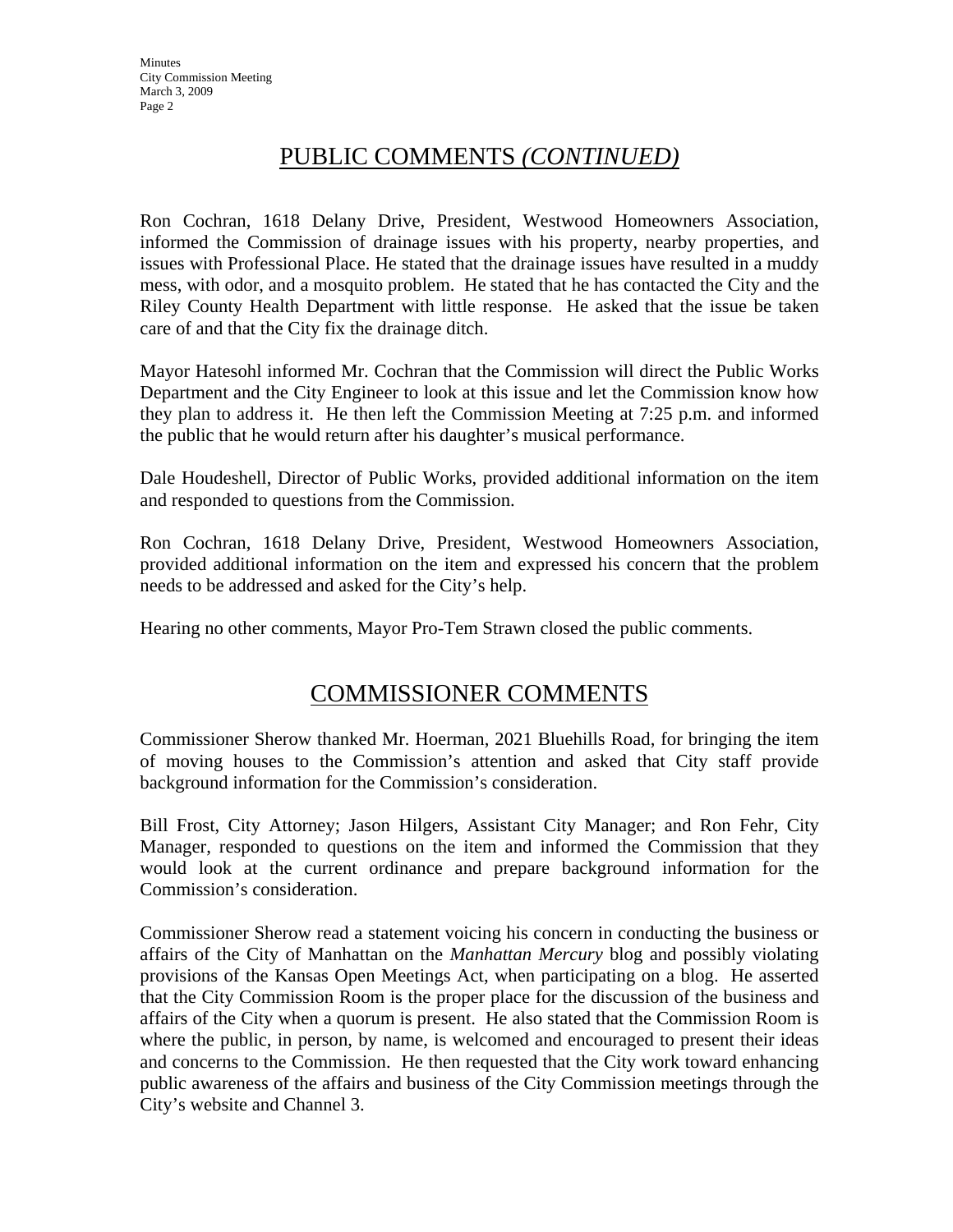### COMMISSIONER COMMENTS *(CONTINUED)*

Commissioner Strawn stated that he supported expanding public awareness initiatives of City Commission meetings, as soon as the equipment is available.

# CONSENT AGENDA

(\* denotes those items discussed)

#### **MINUTES**

The Commission approved the minutes of the Regular City Commission Meeting held Tuesday, February 17, 2009.

#### **CLAIMS REGISTER NOS. 2604 and 2605**

The Commission approved Claims Register Nos. 2604 and 2605 authorizing and approving the payment of claims from February 11, 2009, to February 24, 2009, in the amounts of \$143,415.80 and \$2,217,590.60.

#### **LICENSE – TREE MAINTENANCE**

The Commission approved a Tree Maintenance license for calendar year 2009 for Wassenburg Stump Removal,  $108 \, 2^{nd}$  Street, Home, Kansas.

#### **ORDINANCE NO. 6752 – LEVY – SPECIAL ASSESSMENTS**

The Commission approved Ordinance No. 6752 levying special assessments against the benefiting properties in the eleven (11) public improvement districts which have been completed: *Cedar Glen Addition – Street (ST0618); Grand Mere Vanesta, Unit Two – Street and Storm Drainage (ST0629/SM0605); Hawthorne Woods Addition – Sanitary Sewer (SS0711), Street (ST0715), Water (WA0709), and Trail (SP0707); Scenic Meadows Addition, Unit Two, Phase I – Sanitary Sewer (SS0702), Sanitary Sewer – Lift Station (SS0703), Street (ST0701), and Water (WA0702), and;1600 Block Alley between Houston and Pierre Streets– Street (ST0801).* 

#### **ORDINANCE NO. 6753 – REZONE – STONE POINTE TOWNHOMES, UNIT TWO**

The Commission approved Ordinance No. 6753 rezoning the proposed Stone Pointe Townhomes, Unit Two, generally located north of Stone Crest Drive along the east side of North Scenic Drive, from R, Single-Family Residential District with AO, Airport Overlay District, to PUD, Residential Planned Unit Development District with AO, Airport Overlay District, based on the findings in the Staff Report, with the five conditions recommended by the Manhattan Urban Area Planning Board *(See Attachment No. 1)*.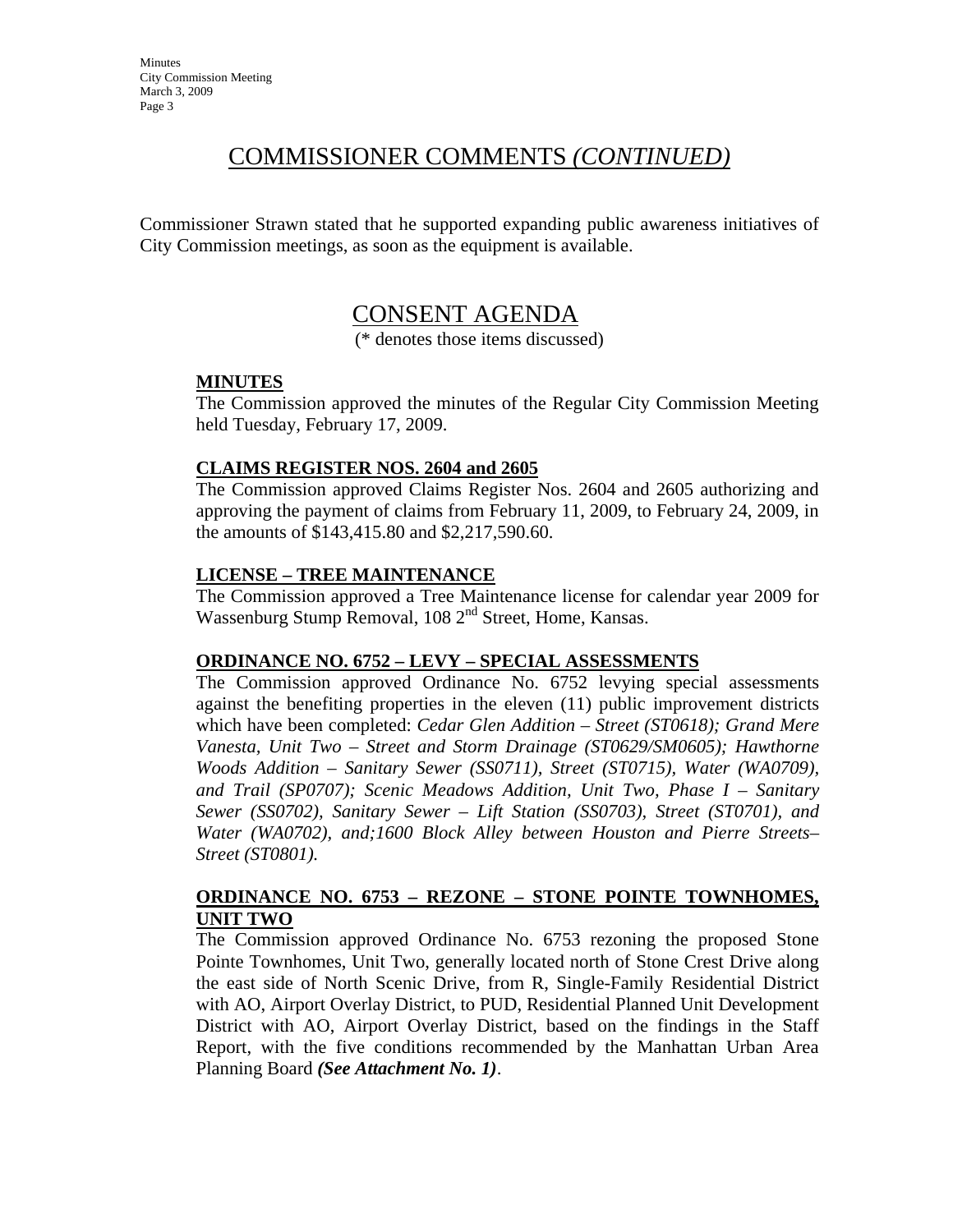### CONSENT AGENDA (*CONTINUED*)

#### **ORDINANCE NO. 6754 – INSTALL – 15 MINUTE LOADING ZONE – BOYS AND GIRLS CLUB REQUEST**

The Commission approved Ordinance No. 6754 removing a "2 hour parking" zone and installing a "15 Minute Loading Zone" on the west side of the 200 block of South  $5<sup>th</sup>$  Street beginning 56 feet north of the center line of Pierre Street and continuing north 100 feet.

#### **CHANGE ORDER NO. 1 – LEE MILL HEIGHTS ADDITION, UNIT 4 – STORM SEWER IMPROVEMENTS (SM0703)**

The Commission approved Change Order No. 1 for Lee Mill Heights Addition, Unit 4, Storm Sewer Improvements (SM0703), resulting in a net increase of \$40,882.04 (+21.68%) to the contract with Manhattan Trenching, Inc., of Manhattan, Kansas.

#### **CHANGE ORDER NO. 1-FINAL – 2008 CONCRETE PANEL REPLACEMENT (ST0817)**

The Commission approved Change Order No. 1 - Final for the 2008 Concrete Panel Replacement (ST0817), resulting in a total increase of \$13,243.65 (+3.3%) to the contract with Pavers Incorporated, of Salina, Kansas.

#### **\* CHANGE ORDER NO. 2 – CITY PARK PAVILION (CPX04P)**

Curt Loupe, Director of Parks and Recreation, provided additional background information on the item.

Ron Fehr, City Manager, responded to questions from the Commission regarding change orders.

Commissioner Sherow complimented Commissioner Strawn on the fundraising efforts for the City Park Pavilion.

The Commission approved Change Order No. 2 for City Park Pavilion Project (CPX04P), resulting in a total increase of \$38,501.00 to the contract with R.M. Baril Contractors, of Manhattan, Kansas.

#### **\* SET JUST COMPENSATION – MOYER RANCH INC. – WATER TREATMENT PLANT AND WELLFIELD IMPROVEMENT PROJECT (WAX90P)**

Commissioner Sherow requested this item be moved to the end of the General Agenda.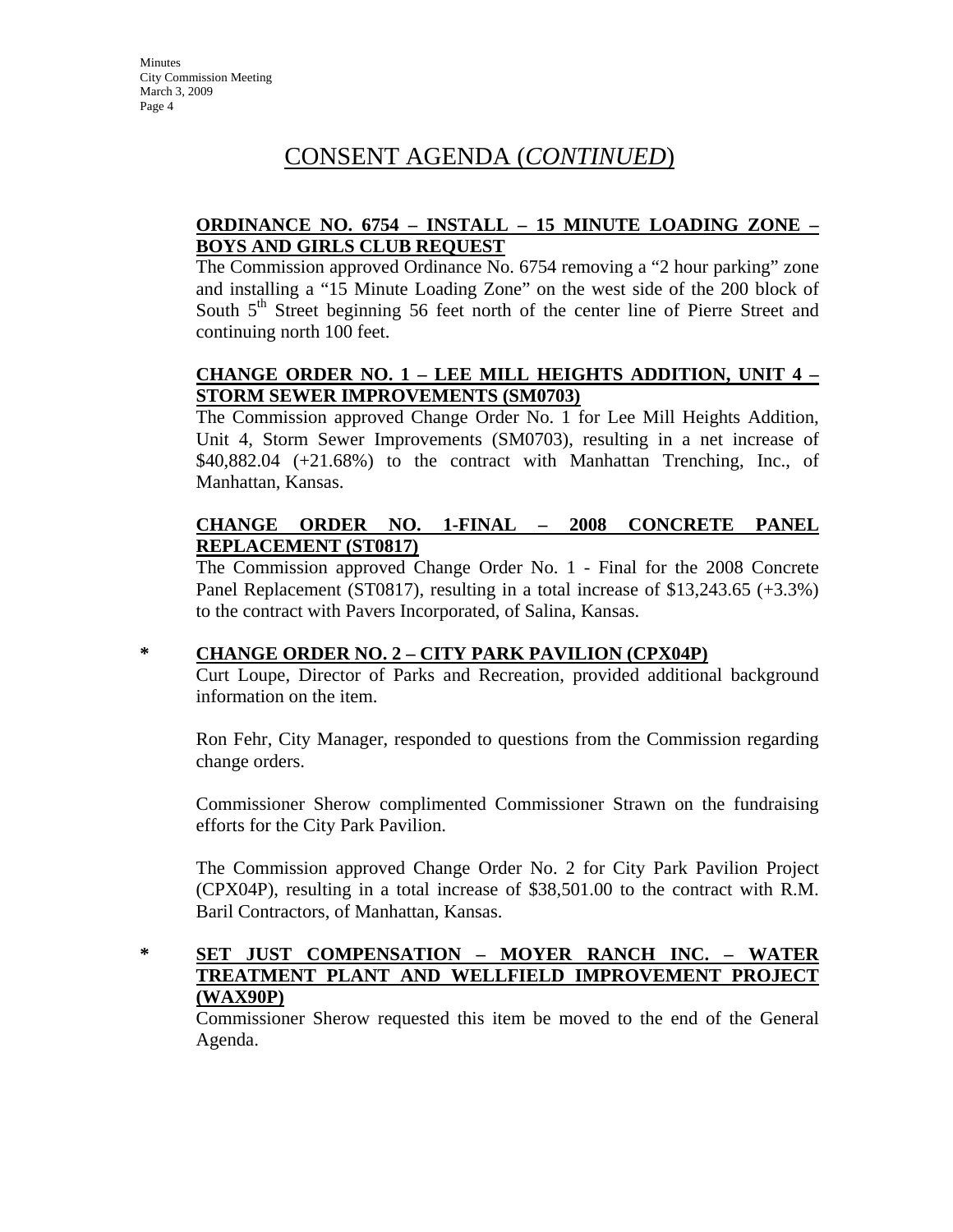# CONSENT AGENDA (*CONTINUED*)

#### **AWARD CONTRACTS – HOUSING REHABILITATION PROJECTS**

The Commission accepted the bids for 1201 Yuma Street and 619 Thurston Street; awarded the bids to the lowest responsible bidders; authorized the Mayor and City Clerk to enter into agreements with the contractors and property owners for expenditure of Housing Rehabilitation Funds; and authorized City Administration to approve any necessary change orders.

#### **AGREEMENT – VETERINARY SERVICES – SUNSET ZOO**

The Commission authorized the City of Manhattan to renew the agreement with Kansas State University for Veterinary Services at Sunset Zoological Park.

#### **\* AUTHORIZE PURCHASE - VEHICLES**

Ron Fehr, City Manager, provided additional information on the purchase of vehicles. He then answered questions from the Commission regarding the vehicles and the Capital Improvements Program.

The Commission authorized the purchase of one (1) vehicle [WW #50 (WW901E)] utilizing state vehicles bids, two (2) vehicles [Traffic #45 (TR901E); P&R #77 (CP902E)] through Dick Edwards, of Manhattan, Kansas, and one (1) vehicle [Finance #2 (FN901E)] through Ed Schram, of Manhattan, Kansas, all in accordance with the 2009 Capital Improvement Program for a total cost of \$67,631.50.

#### **APPLICATION – 2009 EMERGENCY SHELTER GRANT FUNDS**

The Commission authorized Mayor and City Clerk to sign an application for 2009 Emergency Shelter Grant funds.

#### **BOARD APPOINTMENT – BICYCLE ADVISORY COMMITTEE**

The Commission approved the appointment by Mayor Hatesohl of Julie Gibbs, 2216 Butternut, to fill the unexpired Riley County-Manhattan Health Department term on the Bicycle Advisory Committee of Susanne Kufahl. Ms. Gibbs' term begins immediately, and will expire October 31, 2010.

Mayor Hatesohl rejoined the Commission at the dais.

After discussion, Commissioner Sherow moved to approve the consent agenda, as amended. Commissioner Phillips seconded the motion. On a roll call vote, motion carried 5-0, with the exception of Item I: City Park Pavilion Change Order, which carried 4-0, with Commissioner Strawn abstaining from the item and Item J: Setting Just Compensation for Acquiring Property and Easements for Water Treatment Plant and Wellfield Improvement Project, which was moved to the end of the General Agenda.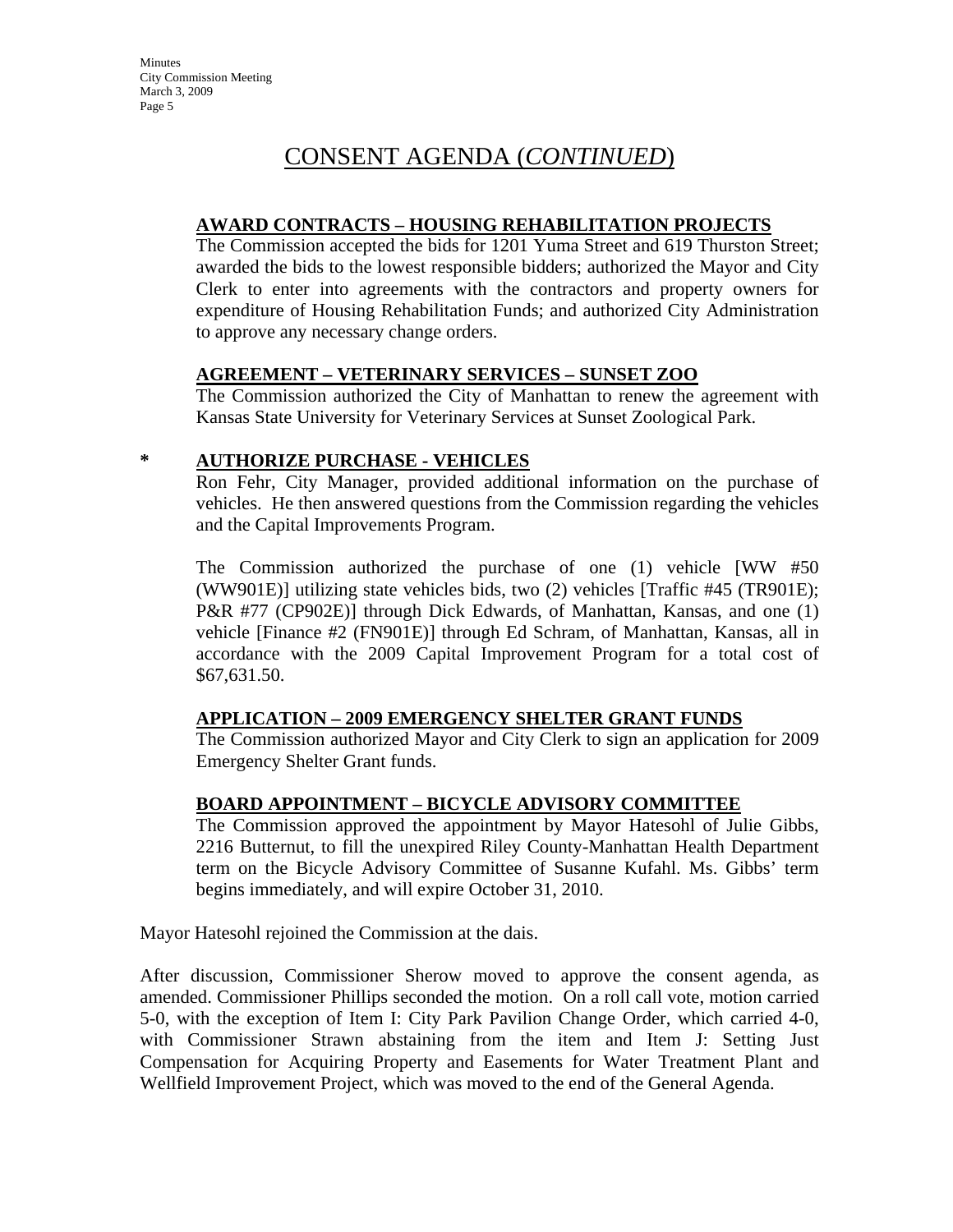# GENERAL AGENDA

#### **RESOLUTION NO. 030309-A - CALL FOR SPECIAL QUESTION ELECTION and SET BALLOT LANGUAGE - SPECIAL SALES TAX AND GENERAL OBLIGATION BOND AUTHORITY FOR PUBLIC IMPROVEMENTS**

Curt Loupe, Director of Parks and Recreation, presented the item and responded to questions from the Commission.

Bernie Hayen, Director of Finance, responded to questions from the Commission regarding the potential pay-off of the bonds and the revenue collection process for the special sales tax.

Ron Fehr, City Manager, provided additional information on the item.

Curt Loupe, Director of Parks and Recreation, presented the proposed educational materials that would be on the City's website and stated that he would be conducting informational meetings and would be working on a tri-fold educational flyer. He then responded to additional questions from the Commission.

Ron Fehr, City Manager, responded to questions from the Commission regarding the City Park Pool, the design-bid-build process, and provided additional information on the item.

Dale Houdeshell, Director of Public Works, provided additional information on the design-bid-build process and incentive mechanisms.

Curt Loupe, Director of Parks and Recreation, informed the Commission and community of the open house scheduled for Thursday, March 12, 2009. He then responded to questions from the Commission regarding feedback received from the Parks and Recreation Advisory Board and provisions in the design-bid-build process.

After discussion, Commissioner Sherow moved to approve Resolution No. 030309-A calling a special question election for the identified public improvements and authorizing the imposition of the identified special citywide retailers' sales tax and general obligation bond authority, all as more specifically set forth in the resolution. Commissioner Snead seconded the motion.

Curt Loupe, Director of Parks and Recreation, responded to questions from the Commission about the preliminary concepts and potential of a cover over the pool.

After additional discussion and comments from the Commission, on a roll call vote, motion carried 5-0.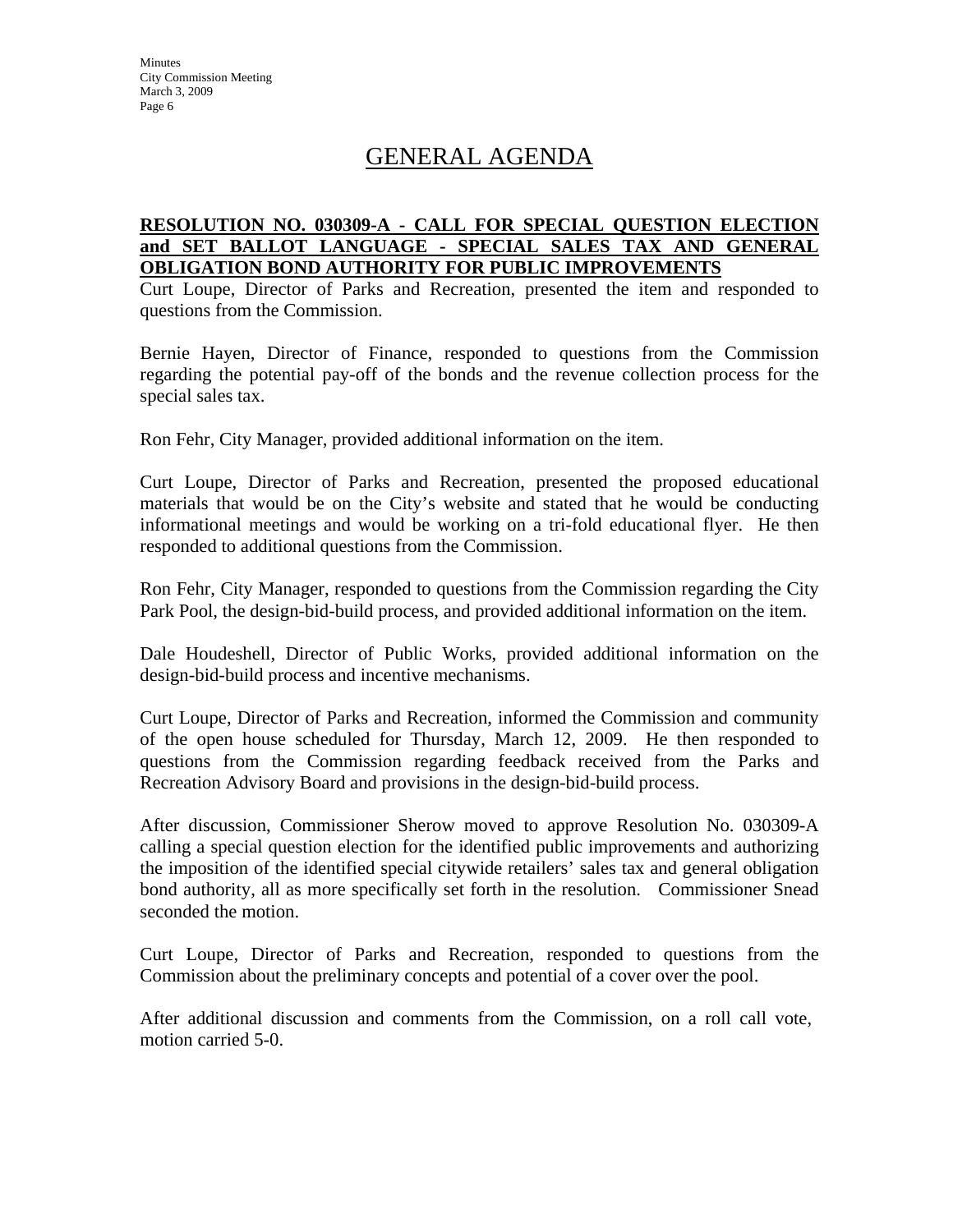**Minutes City Commission Meeting** March 3, 2009 Page 7

### **GENERAL AGENDA (CONTINUED)**

#### FIRST READING - AMEND - MANHATTAN ZONING REGULATIONS

Eric Cattell, Assistant Director for Planning, presented the item.

Bill Frost, City Attorney, and Eric Cattell, Assistant Director for Planning, provided additional information on the item and responded to questions from the Commission.

After discussion, Commissioner Sherow moved to approve first reading of an ordinance amending the Manhattan Zoning Regulations to clarify when the Final Decision of the Board of Zoning Appeals occurs, by modifying Article XIV, Sections 14-405, 14-506, 14-607, and 14-706; and, Article VIII, Section 8-501(I), based on the findings in the Staff Memorandum, as recommended by the Manhattan Urban Area Planning Board (See Attachment No. 2). Commissioner Snead seconded the motion. On a roll call vote, motion carried 5-0.

#### **ITEM REMOVED FROM CONSENT AGENDA**

#### SET JUST COMPENSATION - MOYER RANCH INC. - WATER TREATMENT PLANT AND WELLFIELD IMPROVEMENT PROJECT (WAX90P)

Dale Houdeshell, Director of Public Works, presented an overview of the item and responded to questions from the Commission regarding the need to protect the area around the well from cattle and chemicals.

Bill Frost, City Attorney, responded to questions from the Commission regarding acquiring the property and the process.

After discussion, Commissioner Snead moved to establish the values of "just compensation" as outlined in the confidential documents for the acquisition of property and easements for the Water Treatment Plant and Wellfield Improvement Project (WA0611) and authorize City Administration to extend a formal offer and negotiate with the property owner, Moyer Ranch Inc., for acquisition of the required properties and easements and to make offers to the property owner based upon such "just compensation". Commissioner Sherow seconded the motion. On a roll call vote, motion carried 5-0.

#### **ADJOURNMENT**

At 8:58 p.m. the Commission adjourned.

IC, City Clerk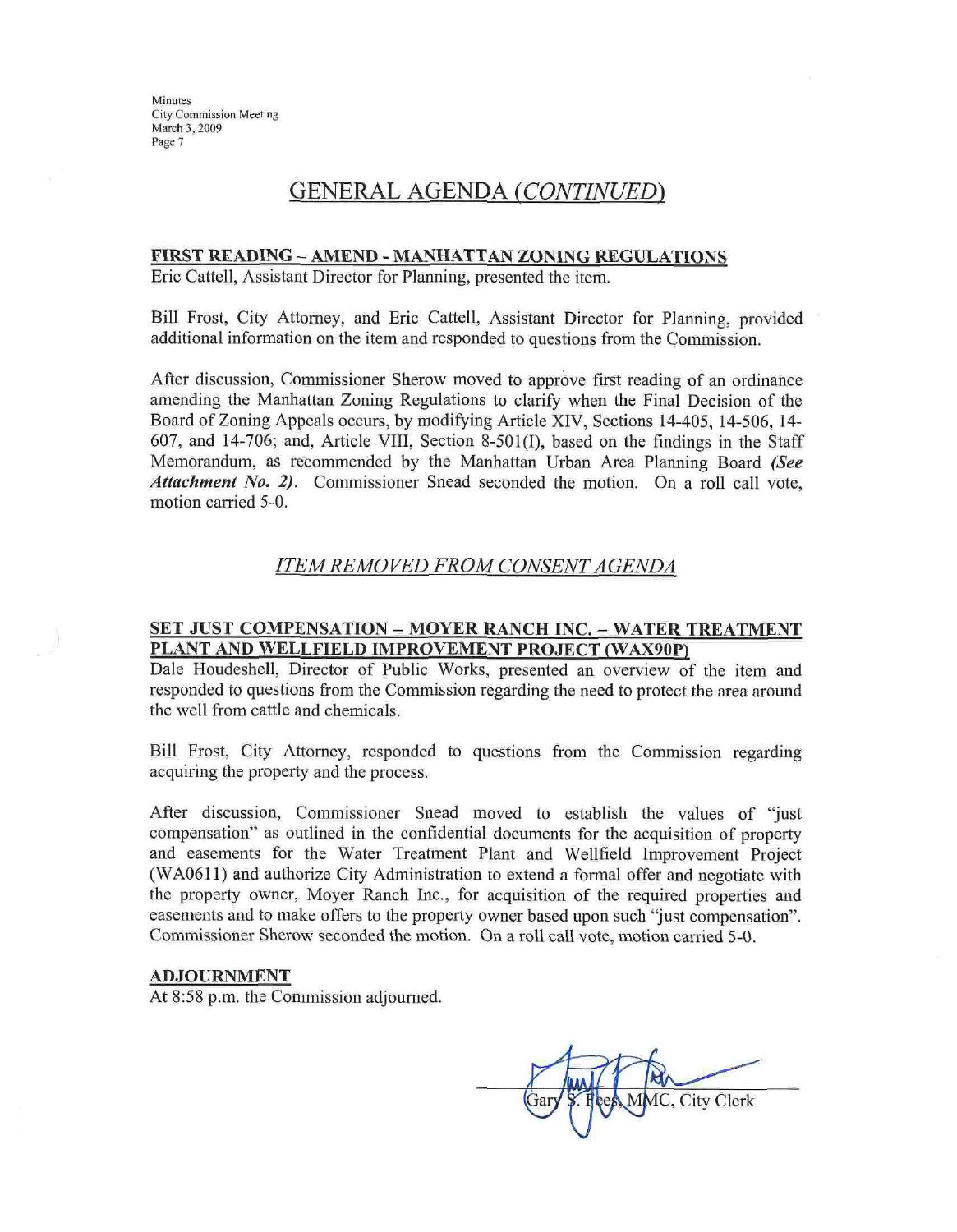#### **STAFF REPORT**

#### **APPLICATION TO REZONE PROPERTY TO PLANNED UNIT DEVELOPMENT DISTRICT**

### **BACKGROUND**

**FROM:** R, Single-Family Residential District and AO, Airport Overlay District.

**TO:** PUD, Residential Planned Unit Development District and AO, Airport Overlay District.

**OWNER/APPLICANT:** Stone Crest Land Company, LLC - Tim Schultz.

**ADDRESS:** 1213 Hylton Heights Road, Ste. 129, Manhattan, KS 66502.

**DATE OF PUBLIC NOTICE PUBLICATION:** Monday, December 29, 2008.

#### **DATE OF PUBLIC HEARING: PLANNING BOARD:** Thursday, January 22, 2009. **CITY COMMISSION:** Tuesday, February 17, 2009.

**LOCATION:** North of Stone Crest Drive along the east side of N. Scenic Drive.

**AREA:** 33,015 square feet (.75 acres); Lot 111 and Lot 112, Stone Pointe Addition, Unit Two.

**PROPOSED USES:** The Permitted use is a four-family attached residential townhome. Common area, Tract D, will be owned and maintained by the Stone Point Townhomes Community Association (Declarations attached.)

**PROPOSED BUILDINGS AND STRUCTURES:** One residential building consisting of four, single-family townhome units. Each unit is a two-story, three bedroom townhome with two and one-half bathrooms, living room, kitchen and dining room. Each unit has a two car enclosed garage with a driveway for two additional cars. Building heights are approximately 28 feet from grade to roof peak. Exterior materials are vinyl siding with first floor brick accent on the front and architectural roof shingles. Colors are in a range from earth tone colors such as brown, beige, and grey to muted shades such as red, blue and green. Each unit has a first floor covered rear patio..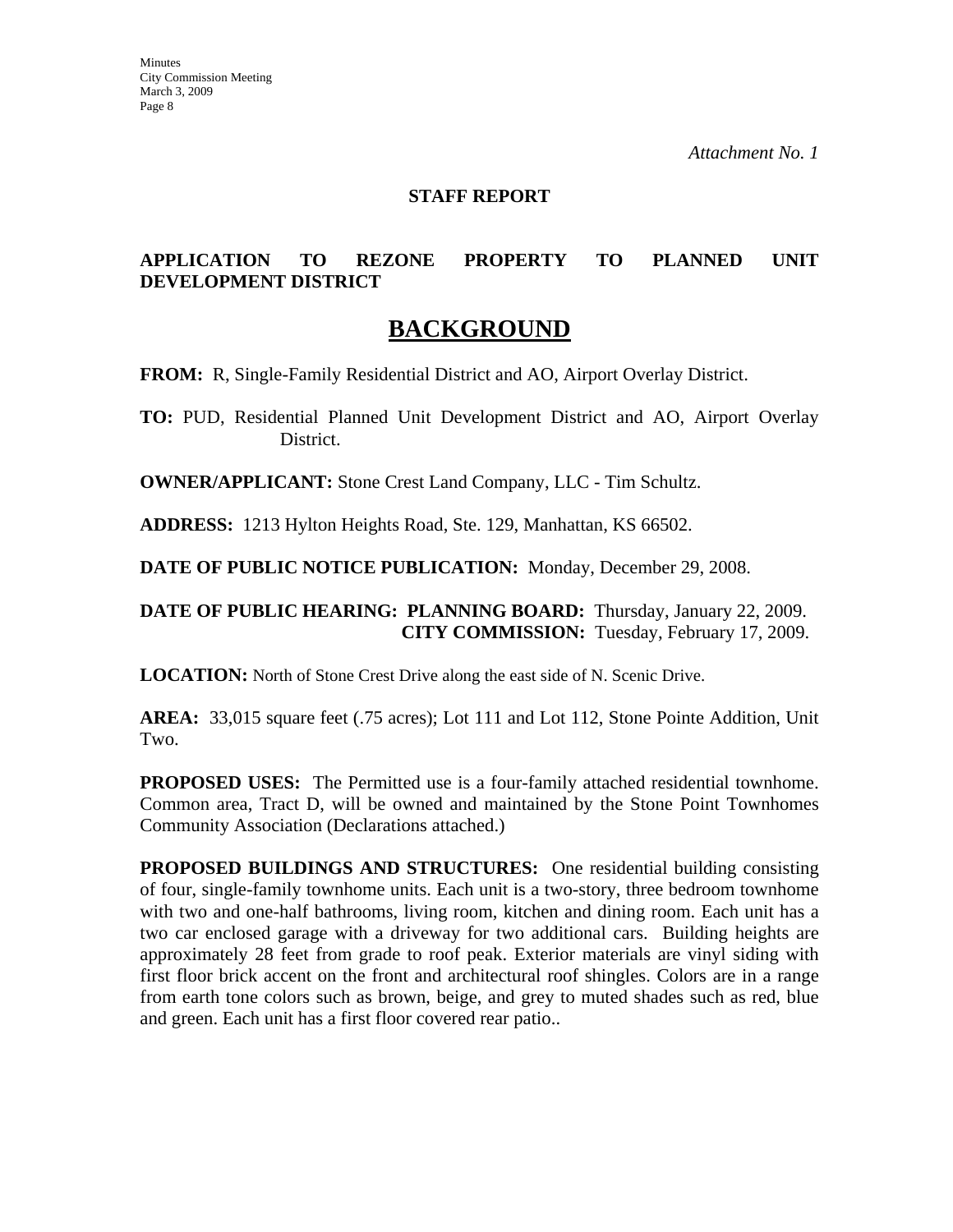Building setbacks generally range from 27-31 feet from south lot line off Stone Crest Drive, 78-85 feet from west lot line off N. Scenic Drive, 37-57 feet from the north lot line, and 17-32 feet off the east lot line.

Proposed residential density is approximately 5.2 dwelling units per net acre.

The target market is primarily the military due to the site's location along N. Scenic Drive.

#### **PROPOSED LOT COVERAGE**

| Use<br>$\overline{\phantom{a}}$  | <b>Acres/Square Feet</b> | <b>Percentage</b> |
|----------------------------------|--------------------------|-------------------|
| <b>Building</b>                  | 5,366 square feet        | 16.3%             |
| Driveways                        | 2,520 square feet        | 7.6%              |
| Landscape/Open Space/Common Area | $25,129$ square feet     | 76.1%             |

#### **PROPOSED SIGNS**

No signs are proposed. Exempt signs such as address numerals, real estate signs and similar signs will be permitted. A ground entry signage for the Stone Pointe Townhomes PUD is located in the entry island off Stone Crest Drive with a second future sign at the Scenic Park Lane entry. The Townhomes Community Association is responsible for maintenance of both signs.

**PROPOSED LIGHTING:** One standard Westar street light pole will be in the public street. Residential lights are standard residential front door and porch lights (see building elevation).

# **REVIEW CRITERIA FOR PLANNED UNIT DEVELOPMENTS**

**1. LANDSCAPING:** The site will be landscaped with a mixture of deciduous, ornamental, and evergreen trees, primarily along streets and at entrances to the PUD. Areas around the dwelling units will be seeded. Landscape planting beds are proposed at the exterior fronts of dwellings. Underground irrigation will be provided to maintain these areas. Tract D will be landscaped and owned and maintained by the Townhomes Community Association.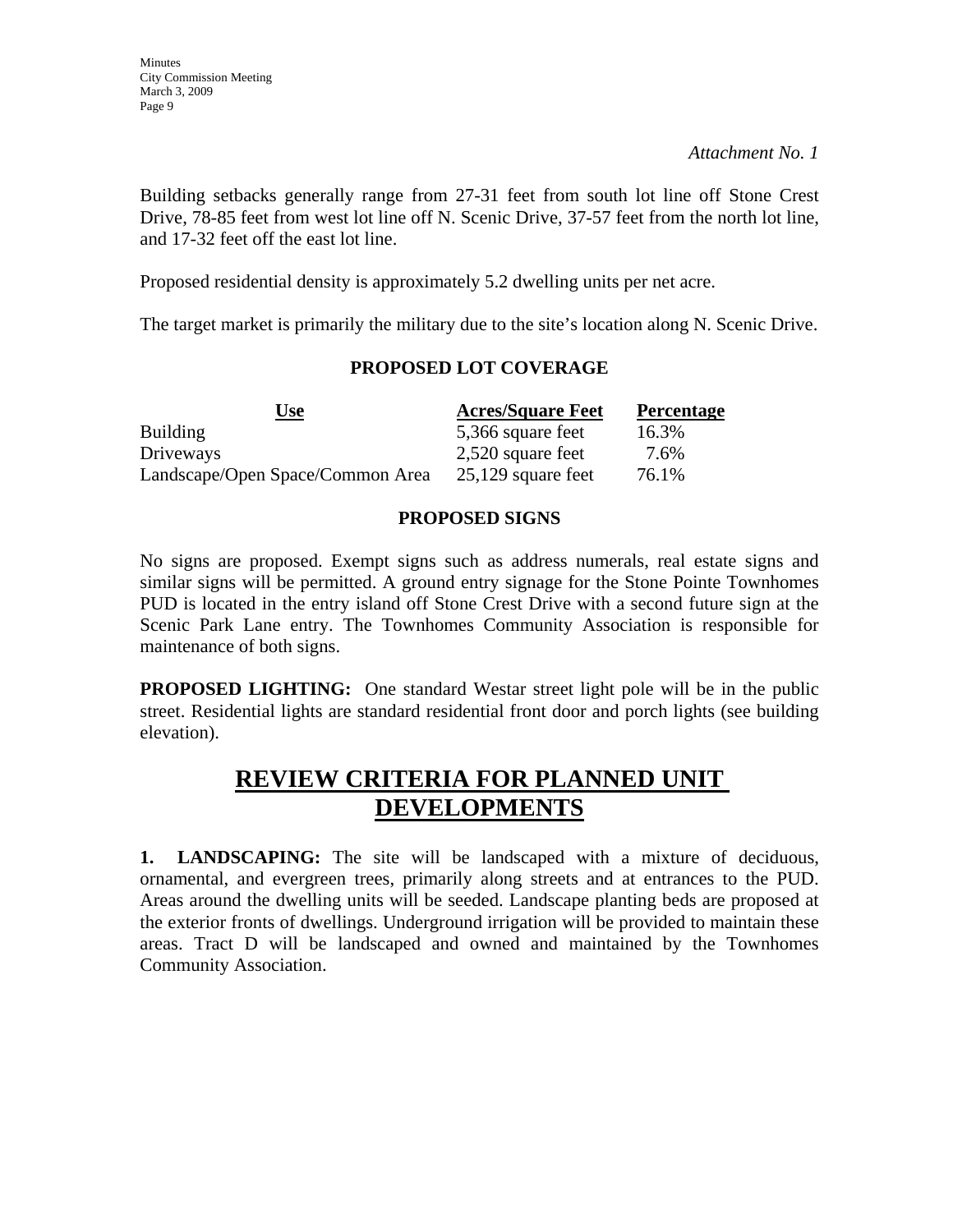The proposed townhome's location along N. Scenic Drive could be buffered with a combination of shade and evergreen trees along the western part of the site, which would minimize the impact of views along Scenic Drive corridor. This landscape buffer would implement policy statement MR 5: Views from Scenic Drive (see below under Comprehensive Plan.)

**2. SCREENING:** No dumpsters are proposed and units will have individual trash pickup.

**3. DRAINAGE:** The tract drains to the east to a natural drainage ravine. A letter (attached), dated December 31, 2008, was submitted by Monty Prescott P.E. at the request of the City Engineer, regarding drainage impacts associated with the rezoning. The letter indicates negligible effects generated from storm water associated with the proposed development. The finding was accepted by the City Engineer.

**4. CIRCULATION:** Internal circulation is safe and efficient. Driveway access is off Stone Crest Drive.

A sidewalk will be provided on the south side of Stone Crest Drive. Sidewalks along N. Scenic Drive should be provided when the street is built to an urban section, which has been noted with the previously approved Preliminary Plat of Stone Pointe Addition, Unit Two, and Stone Pointe Townhomes PUD.

Off-street parking should be adequate for the townhome units, which consists of four offstreet parking spaces per unit, two in the garage and two on the driveway for each three bedroom unit.

A letter (attached), dated December 31, 2008, was submitted by Monty Prescott P.E. at the request of the City Engineer, regarding traffic impacts associated with the rezoning. The letter indicates insignificant traffic impacts from the proposed development. The finding was accepted by the City Engineer.

**5. OPEN SPACE AND COMMON AREA:** Each residential building and a portion of the surrounding yard will be platted as individual lots. The remainder of the PUD is common area/open space, which will be owned and maintained by the Townhomes Community Association.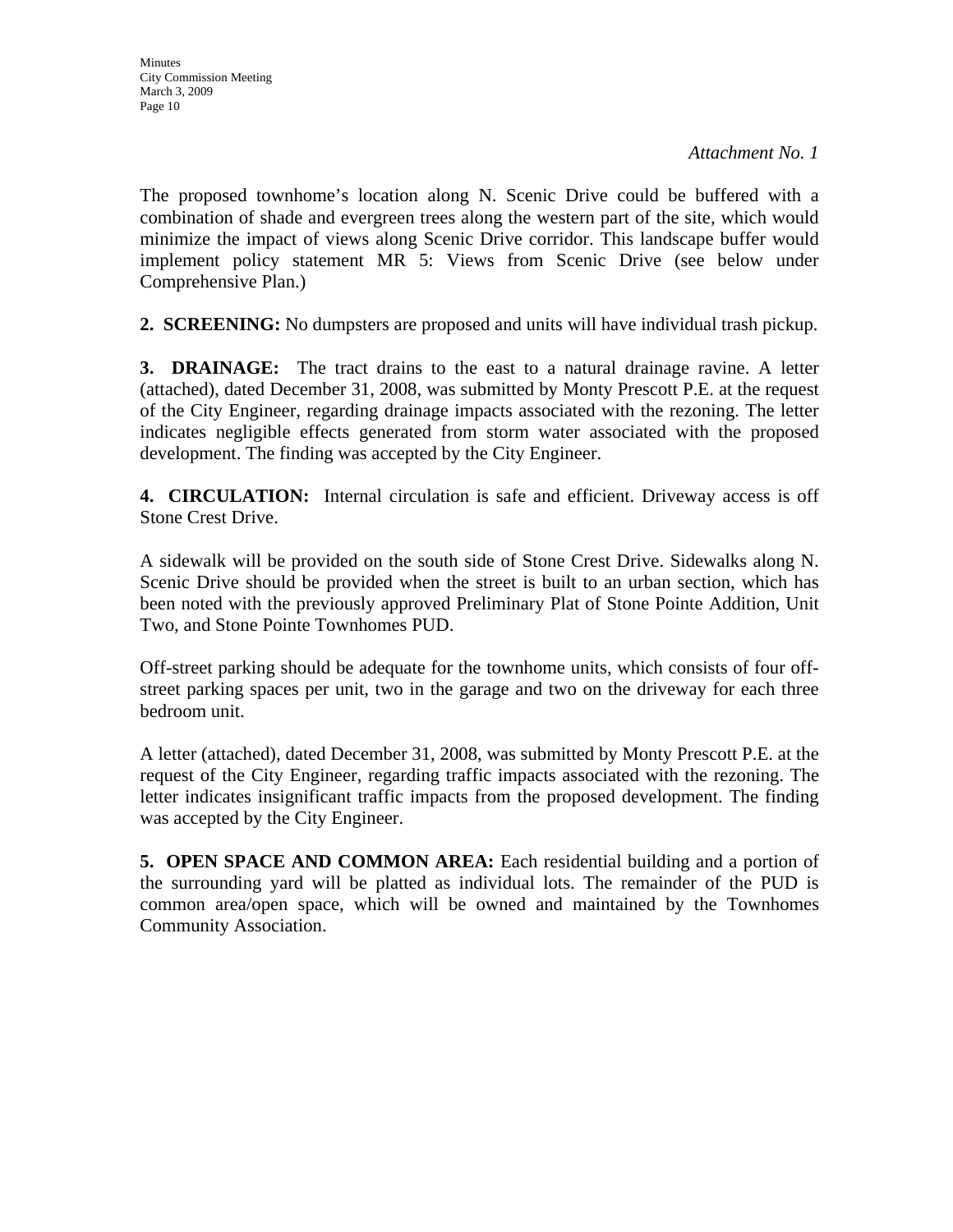**6. CHARACTER OF THE NEIGHBORHOOD:** The area to the south, east and northeast is characterized as a developing growth corridor of the City with single-family, two-family and multiple-family residential development, as well as a large undeveloped tract, which remains in Riley County. Development occurring in the Lee Mill Heights and Miller Ranch areas, which are further to the east, can be expected to grow towards the site. Street connections with Lee Mill Heights and Miller Ranch will accommodate future access to the eastern parts of the City. The single-family, two-family and multiple-family residential development in the Highland Meadows Additions are to the northwest. The area to the west of N. Scenic Drive is largely open range land with some low density residential homes o the southwest.

# **MATTERS TO BE CONSIDERED WHEN CHANGING ZONING DISTRICTS**

**1. EXISTING USE:** The site is platted as two vacant single-family residential lots.

**2. PHYSICAL AND ENVIRONMENTAL CHARACTERISTICS:** The site slopes downhill from west to east and drains to a natural drainage channel and easement along the east side of the site. There are large mature cedar trees on the north part of the site and mature deciduous trees along the east side of the site.

The site is within the Conical Zone of Manhattan's Regional Airport, which requires that the AO, Airport Overlay District, be added to site. Future uses (structures and trees), which are within the limits of the Conical Zone may be required to obtain, and be granted, an Airport Compatible Use Permit prior to construction, planting or change to the structure or tree (*see below under CONSISTENCY WITH INTENT AND PURPOSE OF THE ZONING ORDINANCE for further information concerning the AO District*).

#### **3. SURROUNDING LAND USE AND ZONING:**

- **(a.) NORTH:** Agricultural wooded and rural home site; G-1 District.
- **(b.) SOUTH:** Residential four-family and six-family single-family attached residential townhomes, with two townhome buildings under construction, and common area in Stone Pointe Townhomes PUD; Residential Planned Unit Development District.
- **(c.) EAST:** Platted and vacant single-family residential lots in Stone Pointe Addition, Unit Two; R/AO Districts.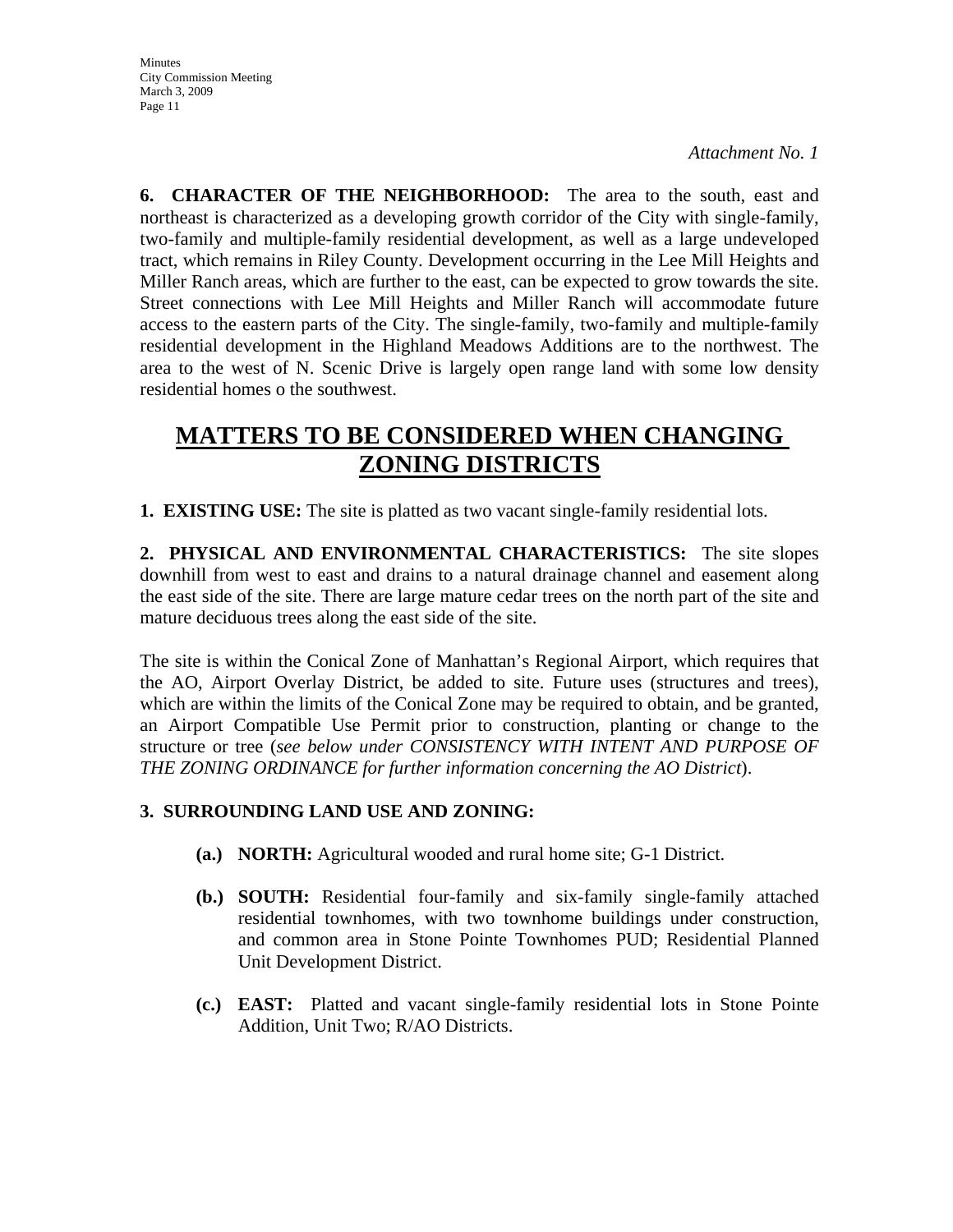**(d.) WEST:** N. Scenic Drive, agricultural and rural single-family dwellings; G-1 District and A-5, Single Family Residential District.

#### **4. CHARACTER OF THE NEIGHBORHOOD:** See above.

**5. SUITABILITY OF SITE FOR USES UNDER CURRENT ZONING:** Lot 111 and Lot 112 are suitable for one single family residential building on each separate lot, subject to the requirements of the R/AO Districts.

**6. COMPATIBILITY OF PROPOSED DISTRICT WITH NEARBY PROPERTIES AND EXTENT TO WHICH IT MAY HAVE DETRIMENTAL AFFECTS:** The site is in a growth corridor of the City. Increases in light, noise and traffic are expected, which should be similar to the same affects generated by Highland Meadows and Stone Pointe subdivisions. The Stone Pointe Townhomes PUD was anticipated with the rezoning to R-3/AO District in 2006. The proposed four family townhome is consistent with the character of the neighborhood. In addition, the proposed townhome building will be separated from single-family development to the east by the 70-foot wide natural drainage channel and easement, which provides greater than normal spacing between the different types residential uses.

**7. CONFORMANCE WITH COMPREHENSIVE PLAN:** The proposed site is shown on the Future Land Use map in the Southwest Planning Area, generally in an area consisting of a combination of Residential Medium High Density (RMH), and Preserved Open Space. The site is also located in the Miller Ranch Special Planning Area and is in the Conical Zone of the Manhattan Regional Airport. The AO, Airport Overlay District will be added as an overlay district due to the Conical Zone.

Residential designations: Densities within a Residential Medium/High neighborhood range from 11 to 19 dwelling units per net acre. Appropriate housing types may include a combination of small lot single-family, duplexes, townhomes, or four-plexes on individual lots. However, under a planned unit development concept, or when subject to design and site plan standards (design review process), larger apartment or condominium buildings may be permissible as well, provided the density range is complied with.

Applicable policies to The Miller Ranch Special Planning Area include: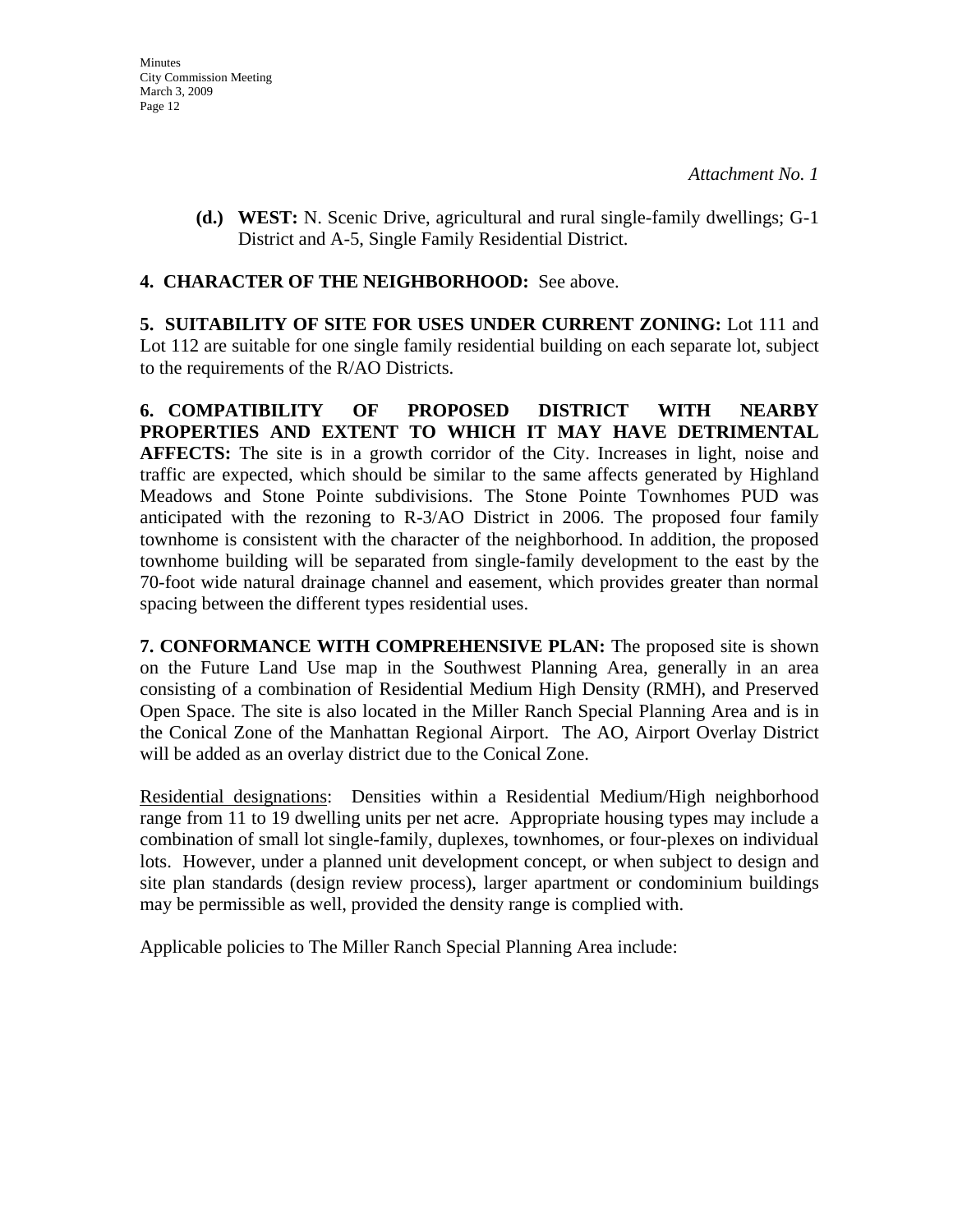### **MR 5: Views from Scenic Drive**

*Development, including signage, should be set back from Scenic Drive to protect views and existing vegetation. The master plan for Miller Ranch should incorporate a buffer zone or overlay area along Scenic Drive designed to protect views, existing vegetation, and other important attributes of the area's scenic quality. Development of a neighborhood center, as described in MR 4, should occur east of the Scenic Drive buffer or overlay and be sited in a manner that minimizes visual impact on the Scenic Drive Corridor.* 

#### **MR 7: Airport Airspace Regulations**

*Development shall be consistent with established airspace regulations for the Manhattan Regional Airport and the Airport Master Plan.* 

The existing R District would allow no more than eleven dwelling units per net acre. The proposed net density is 5.2 dwelling units per net acre. Additional landscape buffering on the western part of the site will minimize the visual impact of the development from N. Scenic Drive.

The proposed rezoning conforms to the Comprehensive Plan.

**8. ZONING HISTORY AND LENGTH OF TIME VACANT AS ZONED:** The chronology below describes all of Stone Pointe Addition, Unit Two, to include Lots 111 and 112, and the existing Stone Pointe Townhomes PUD.

- July 17, 2006 Manhattan Urban Area Planning Board recommends approval of annexation and rezoning of the Stone Pointe Addition, Unit Two, from G-1, General Agricultural District, to R, Single-Family Residential District with AO, Airport Overlay District; and R-3, Multiple-Family Residential District with AO, Airport Overlay District; and C-2, Neighborhood Shopping District with AO, Airport Overlay District.
- August 15, 2006 City Commission approves first reading of annexation and rezoning to R, Single-Family Residential District with AO, Airport Overlay District; and R-3, Multiple-Family Residential District with AO, Airport Overlay District; and C-2, Neighborhood Shopping District with AO, Airport Overlay District.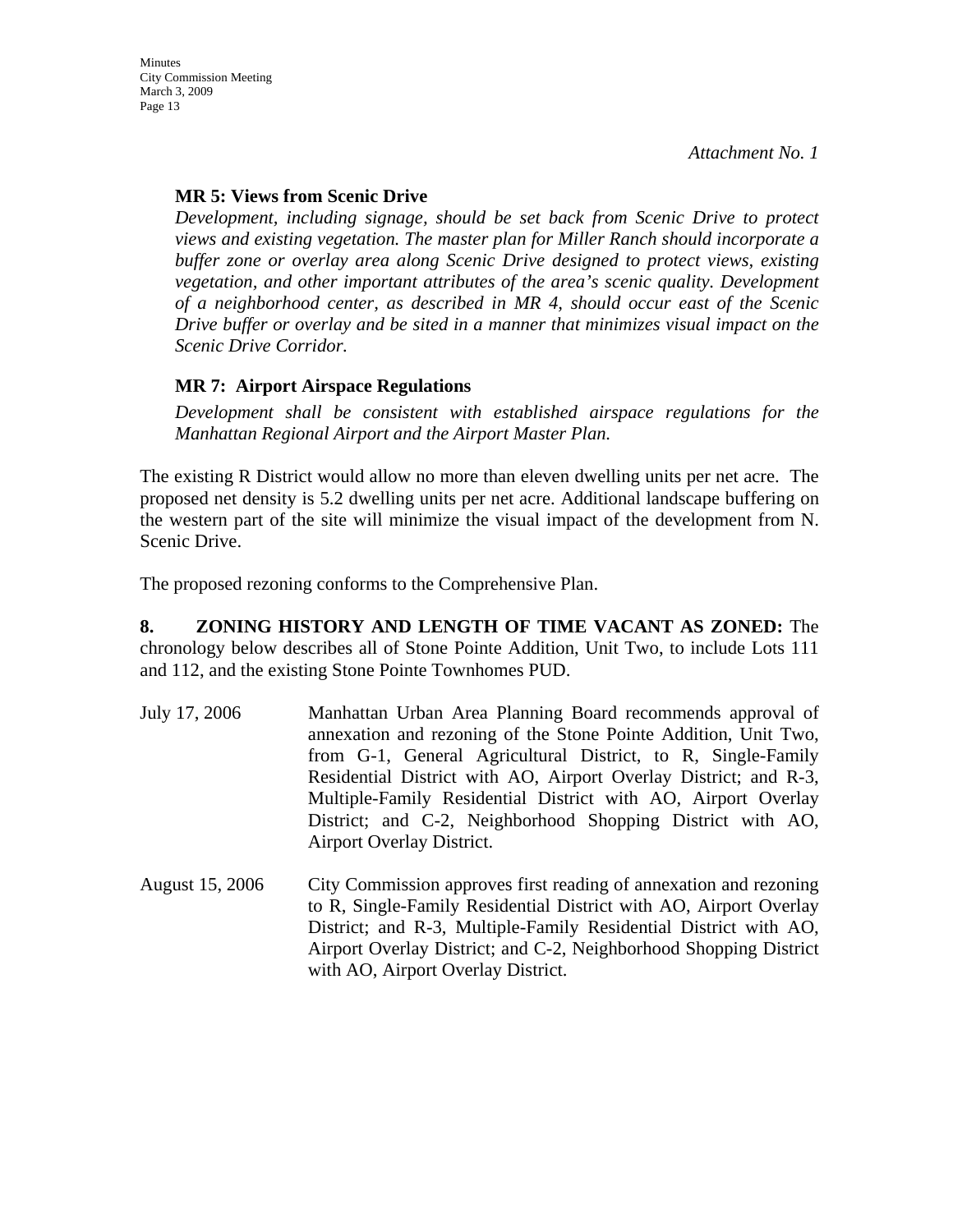**Minutes** City Commission Meeting March 3, 2009 Page 14

*Attachment No. 1*

- September 5, 2006 City Commission approves Ordinance Nos. 6564 and 6564 annexing and rezoning Stone Pointe Unit Two, to R, Single-Family Residential District with AO, Airport Overlay District; and R-3, Multiple-Family Residential District with AO, Airport Overlay District; and C-2, Neighborhood Shopping District with AO, Airport Overlay District.
- November 6, 2006 Manhattan Urban Area Planning Board approves Preliminary Plat of Stone Pointe Addition, Unit Two.
- December 19, 2006 Manhattan Urban Area Planning Board approves Final Plat of Stone Pointe Addition, Unit Two.
- January 9, 2007 City Commission accepts easements and right-of-way as shown on the Final Plat of Stone Pointe Addition, Unit Two.
- March 17, 2008 Manhattan Urban Area Planning Board recommends approval of the rezoning of the Stone Pointe Townhomes PUD, from R-3, Multiple-Family Residential District with AO, Airport Overlay District, to PUD, Residential Planned Unit Development District with AO, Airport Overlay District.
- April 1, 2008 City Commission approves first reading of the rezoning of the Stone Pointe Townhomes PUD, from R-3, Multiple-Family Residential District with AO, Airport Overlay District, to PUD, Residential Planned Unit Development District with AO, Airport Overlay District.
- April 15, 2008 City Commission approves Ordinance No. 6693 rezoning Stone Pointe Townhomes PUD, from R-3, Multiple-Family Residential District with AO, Airport Overlay District, to PUD, Residential Planned Unit Development District with AO, Airport Overlay District.
- June 2, 2008 Manhattan Urban Area Planning Board approves the Final Plat and the Final Development Plan of the Stone Pointe Townhomes Residential Planned Unit Development.
- June 17, 2008 City Commission accepts easements and right-of-way as shown on the Final Plat of Stone Pointe Residential Townhomes Planned Unit Development.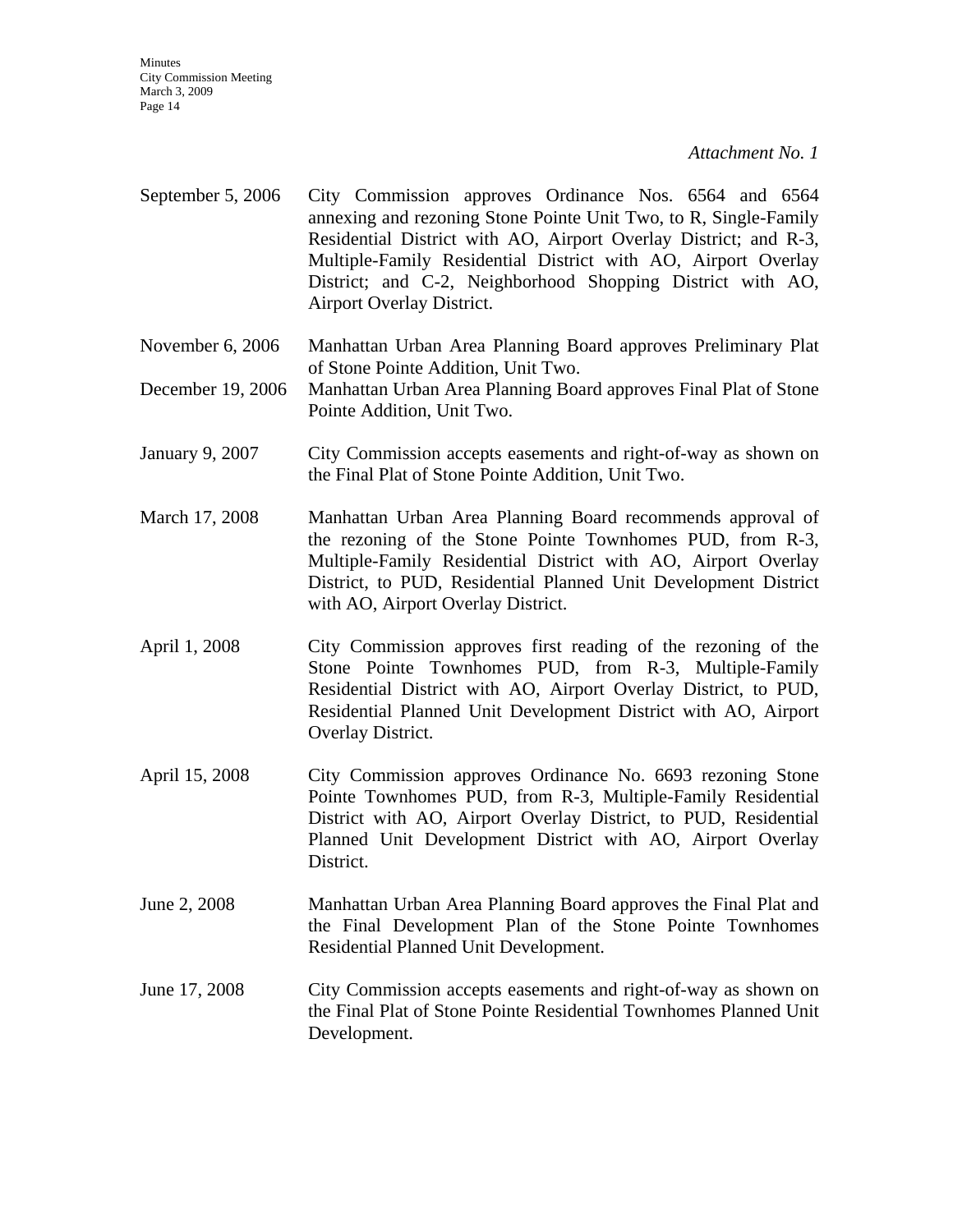**9. CONSISTENCY WITH INTENT AND PURPOSE OF THE ZONING ORDINANCE:** The intent and purpose of the Zoning Regulations is to protect the public health, safety, and general welfare; regulate the use of land and buildings within zoning districts to assure compatibility; and to protect property values.

The PUD Regulations are intended to provide a maximum choice of living environments by allowing a variety of housing and building types; a more efficient land use than is generally achieved through conventional development; a development pattern that is in harmony with land use density, transportation facilities and community facilities; and a development plan which addresses specific needs and unique conditions of the site which may require changes in bulk regulations or layout. The proposed PUD is consistent with the intent and purposes of the Zoning Regulations, and the intent of the PUD Regulations, subject to the conditions of approval.

Subject to the conditions of approval, proposed Stone Pointe Townhomes PUD, Unit Two, is consistent with the Zoning Regulations.

The AO District "is intended to promote the use and development of land in a manner that is compatible with the continued operation and utility of the Manhattan Municipal Airport so as to protect the public investment in, and benefit provided by the facility to the region. The district also protects the public health, safety, convenience, and general welfare of citizens who utilize the facility or live and work in the vicinity by preventing the creation or establishment of obstructions or incompatible land uses that are hazardous to the airport's operation or the public welfare."

The site is within the Conical Zone, which is, in general terms, established as an airspace that extends outward and upward in relationship to the Airport and is an approach zone height limitation on the underlying land. Future uses (structures and trees, existing and proposed) in the AO District may be required to obtain an Airport Compatible Use Permit, unless circumstances indicate that the structure or tree has less than 75 vertical feet of height above the ground and does not extend above the height limits prescribed for the Conical Zone.

**10. RELATIVE GAIN TO THE PUBLIC HEALTH, SAFETY AND WELFARE THAT DENIAL OF THE REQUEST WOULD ACCOMPLISH, COMPARED WITH THE HARDSHIP IMPOSED UPON THE INDIVIDUAL OWNER:** There appears to be no relative gain to the public, which denial would accomplish. The AO District requires that future uses be reviewed in order to protect airspace. No adverse impacts to the public are expected. There may be a hardship to the applicant if the rezoning is denied.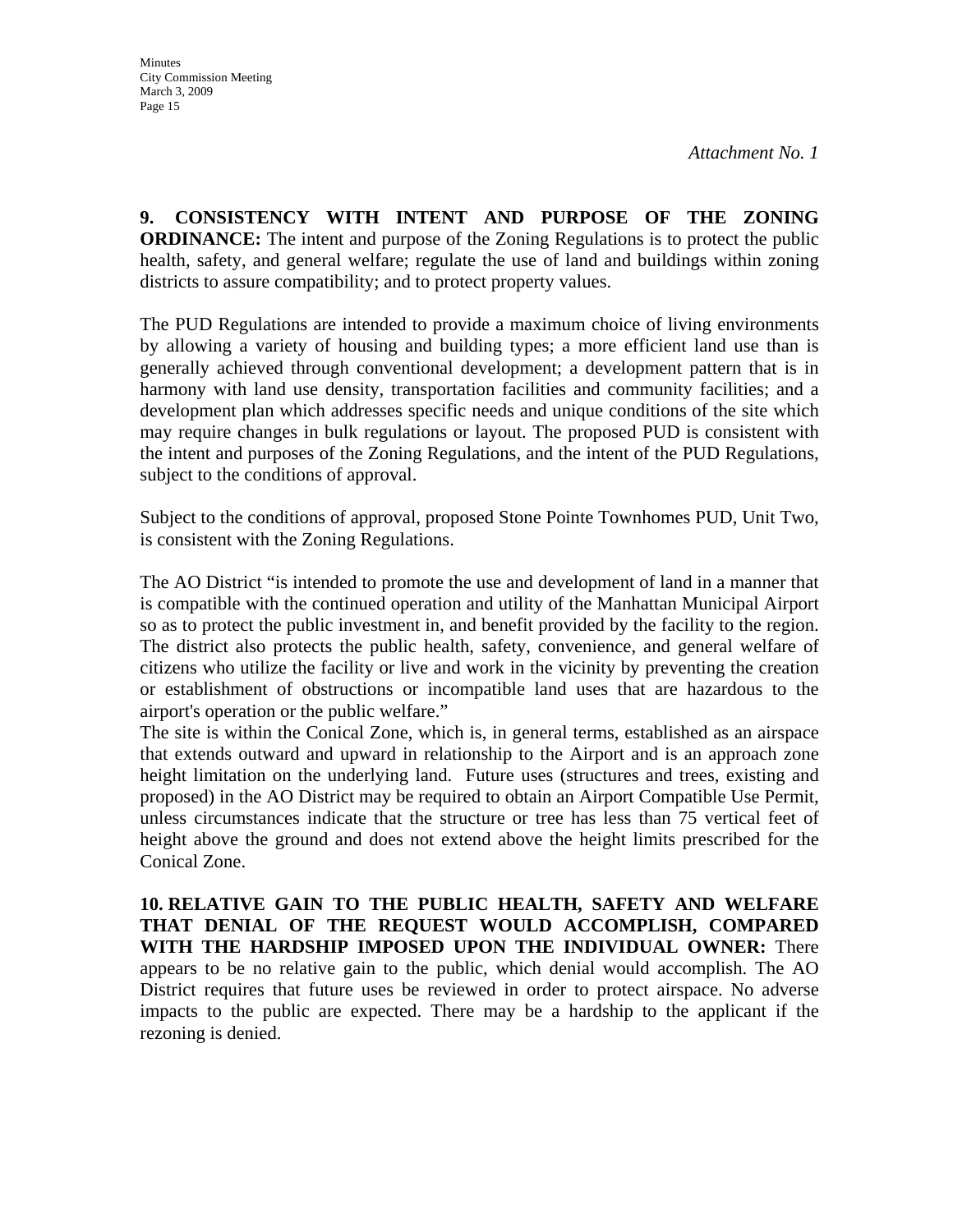**11. ADEQUACY OF PUBLIC FACILITIES AND SERVICES:** Public improvements, including street, water, fire service and sanitary sewer are adequate and available to serve the PUD.

#### **12. OTHER APPLICABLE FACTORS:** None.

#### **13. STAFF COMMENTS AND RECOMMENDATION:**

City Administration recommends approval of the proposed rezoning of the Stone Pointe Townhomes Residential Planned Unit Development, Unit Two, from R, Single-Family Residential District and AO, Airport Overlay District, to PUD, Residential Planned Unit Development District and AO, Airport Overlay District, with the conditions:

- 1. The Permitted Use shall include one residential four-family attached townhome unit.
- 2. Landscaping and irrigation shall be provided pursuant to a Landscaping Performance Agreement between the City and the owner, which shall be entered into prior to issuance of a building permit.
- 3. Exempt signage described in Article VI, Section 6-104  $(A)(1),(2),(4),(5),(7)$ and  $(8)$ ; and Section 6-104  $(B)(1)$  and  $(2)$ , of the Manhattan Zoning Regulations shall be permitted.
- 4. All landscaping and irrigation shall be maintained in good condition.
- 5. To minimize the impact of views along N. Scenic Drive, a combination of shade and evergreen trees shall be shown on the Final Development Plan's Landscape Plan, which shall generally be located to the west of the townhome building.

### **ALTERNATIVES:**

1. Recommend approval of the proposed rezoning of the Stone Pointe Townhomes Residential Planned Unit Development, Unit Two, from R, Single-Family Residential District and AO, Airport Overlay District, to PUD, Residential Planned Unit Development District and AO, Airport Overlay District, stating the basis for such recommendation, with the conditions listed in the Staff Report.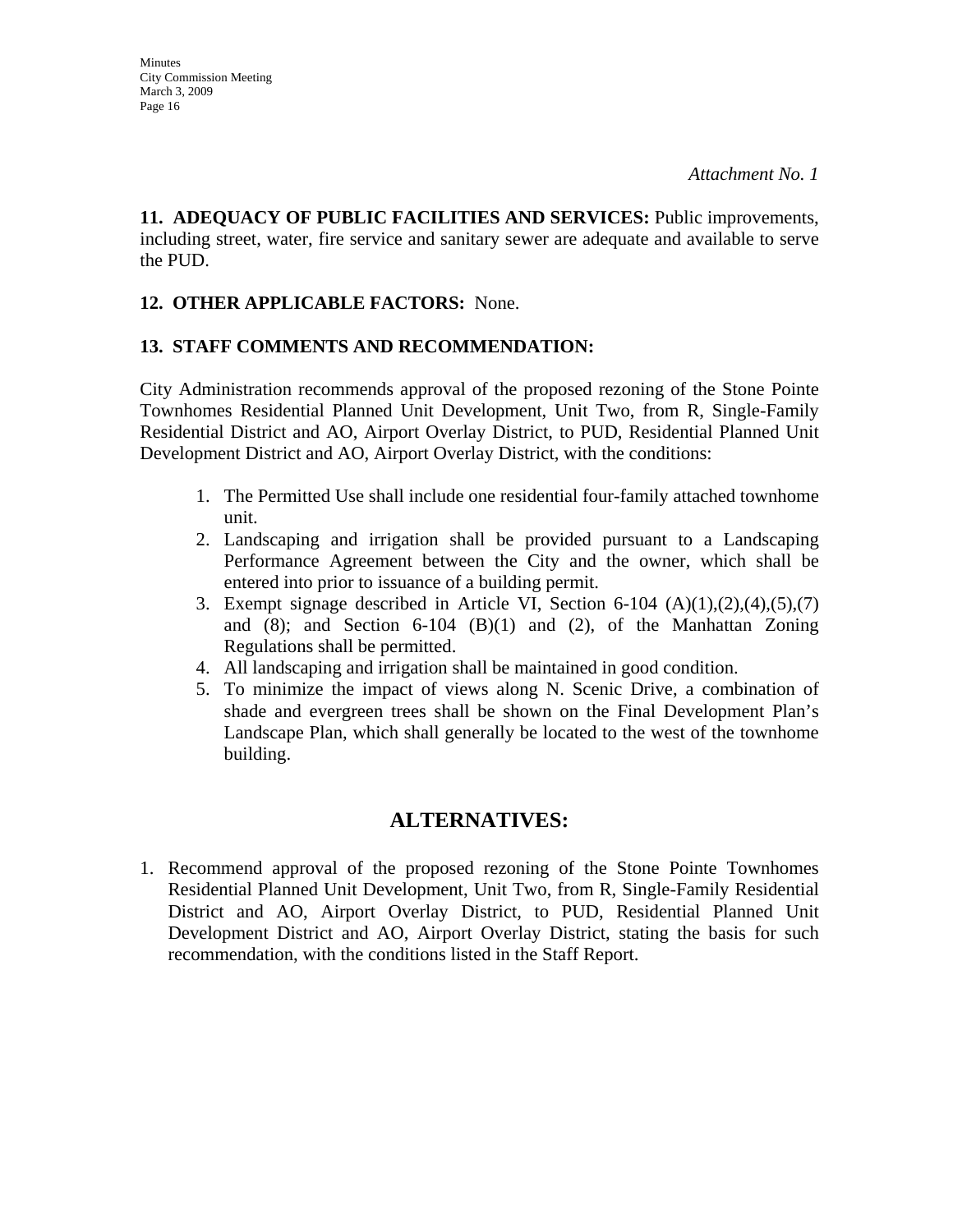2. Recommend approval of the proposed rezoning of the Stone Pointe Townhomes Residential Planned Unit Development, Unit Two, from R, Single-Family Residential District and AO, Airport Overlay District, to PUD, Residential Planned Unit Development District and AO, Airport Overlay District, and modify the conditions, and any other portions of the proposed PUD, to meet the needs of the community as perceived by the Manhattan Urban Area Planning Board, stating the basis for such recommendation, and indicating the conditions of approval.

Recommend denial of the proposed rezoning, stating the specific reasons for denial.

3. Table the proposed rezoning to a specific date, for specifically stated reasons.

### **POSSIBLE MOTION:**

The Manhattan Urban Area Planning Board recommends approval of the proposed rezoning of the Stone Pointe Townhomes Residential Planned Unit Development, Unit Two, from R, Single-Family Residential District and AO, Airport Overlay District, to PUD, Residential Planned Unit Development District and AO, Airport Overlay District, based on the findings in the staff report, with the five (5) conditions recommended by City Administration.

**PREPARED BY:** Steve Zilkie, AICP, Senior Planner

**DATE:** January 15, 2008 09003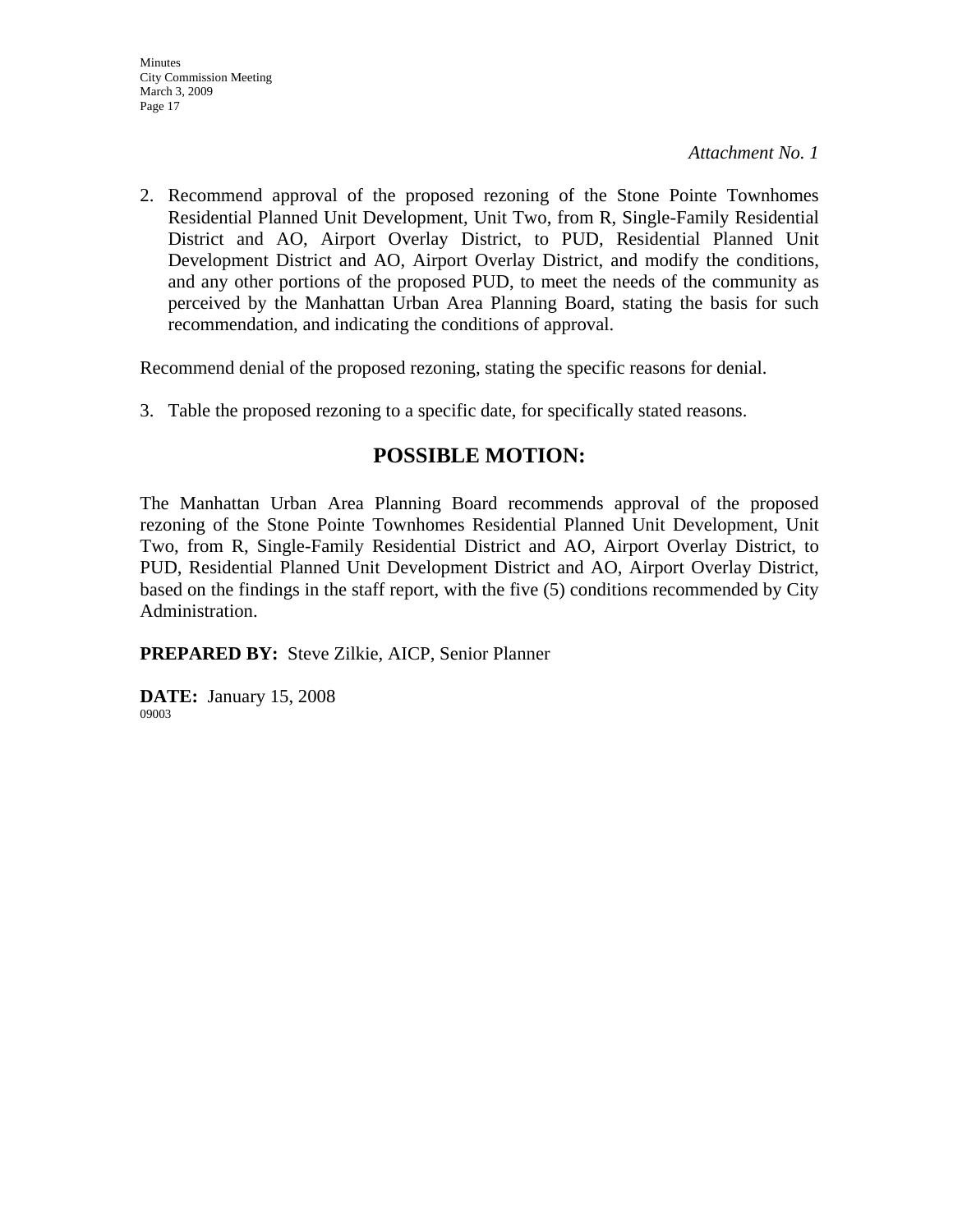

# INTER-OFFICE MEMORANDUM

| <b>DATE:</b> | <b>February 12, 2009</b>                                                                                      |
|--------------|---------------------------------------------------------------------------------------------------------------|
| TO:          | Manhattan Urban Area Planning Board                                                                           |
| <b>FROM:</b> | <b>Chad Bunger, Planner</b>                                                                                   |
| RE:          | Amend the Manhattan Zoning Regulations to Clarify the Final<br><b>Decision of the Board of Zoning Appeals</b> |

#### **BACKGROUND**

The Board of Zoning Appeals (BZA) is required to render a written decision without unreasonable delay after the close of a public hearing, but in all cases, within sixty (60) days of the close of the hearing, to meet the requirements of decisions related to approvals or denials of Appeals, Variances, Exceptions, Conditional Uses, and Modifying Nonconforming Uses Utilizing A Conditional Use.

The current procedure, which is referred to as a Notice of Decision, is a document that sets out the BZA's decision to approve, approve with conditions, or deny an application, finding of facts, conditions of approval, as well as information about the 180 day period of validity. Previous to the beginning of 2009, the BZA Chairperson and BZA Secretary (Staff Liaison) signed the Notice at the BZA meeting following the date of decision, which resulted in a four to five week delay. For example, if a decision was made in January, the Notice would be signed in February. Generally, this was due to the BZA considering its findings, which are set out in the Minutes, and which are not considered until the next month's meeting. A new Notice of Decision process was implemented and the BZA Chairperson and BZA Secretary either sign the Notice on the same night the decision is made, the BZA's findings are determined on the same night, and the applicant and/or owner are sent the Notice within one week of BZA meeting. If the BZA has any concerns about findings of fact, the public hearing is tabled until the findings are determined.

The Legal Department advised the Community Development Department that Articles VIII and XIV should be amended to clearly indicate when the BZA's final decision is made to avoid confusion if a decision is appealed to district court.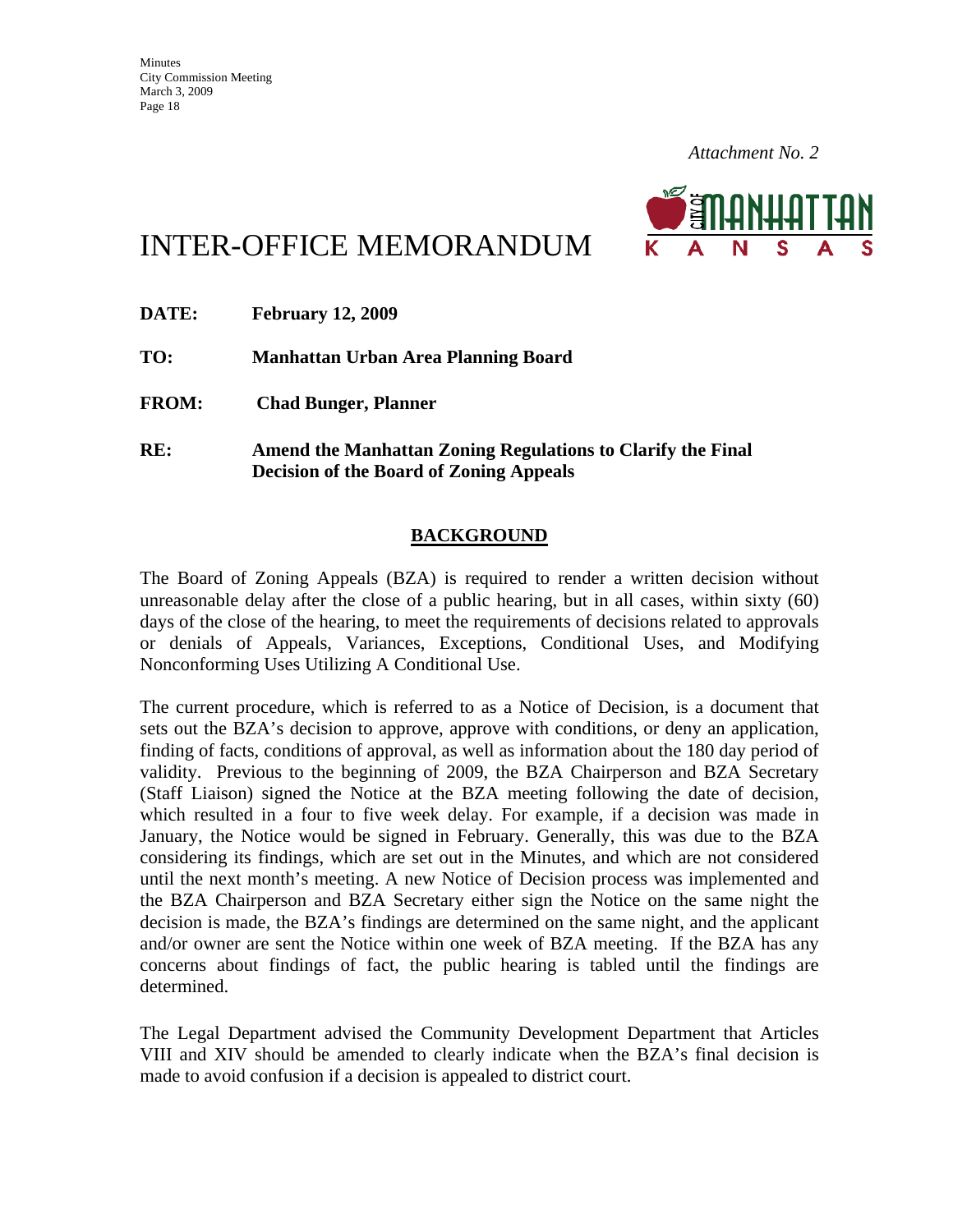Procedurally, the final decision of the BZA could be interpreted to have occurred when the BZA Chairperson signed the Notice of Decision, rather than at the conclusion of the public hearing.

The proposed text amendments to the Zoning Regulations clarify when the final decision of the Board of Zoning Appeals is made.

The proposed changes to the Zoning Regulations are shown in *bold italics.* Words proposed to be removed from the Zoning Regulations are shown with a strikethrough. The proposed changes are as follows:

- 8-501(I) Decisions and Records. *A final decision of the Board of Zoning Appeals occurs upon the majority vote of the Board on the conditional use and exception request at the public hearing.* The Board of Zoning Appeals shall render a written decision containing specific findings of fact on an application for a conditional use and exception, if any, without unreasonable delay after the close of the hearing, and in all cases, within sixty (60) days from the close of the hearing. The Zoning Administrator shall maintain complete records of all actions of the Board of Zoning Appeals with respect to such applications. (Note: This conditional use and exception decision is only applicable to legally nonconforming uses.)
- 14-405. Decision of Appeals. The Board of Zoning Appeals may affirm or reverse, wholly or partly, or may modify the order, requirement, decision or determination appealed from, and to that end shall have all the powers of the Zoning Administrator, may attach appropriate conditions and may issue or direct the issuance of a permit. The concurring vote of three members of the Board of Zoning Appeals shall be necessary to reverse, wholly or partly, modify, or attach any additional conditions to any decision or determination appealed from the Zoning Administrator under these regulations. *A final decision of the Board of Zoning Appeals occurs upon the concurring vote of three members of the Board on the appeal at the public hearing.* The Board of Zoning Appeals shall render a written notice of final decision on the appeal without unreasonable delay after the close of a hearing, and in all cases, within sixty (60) days after the close of the hearing. *(Explanation: Concurring means that at least three members of the BZA must vote to affirm or reverse the appeal, as opposed to a simple majority of a quorum of three members' decisions for exceptions, variances and conditional uses.)*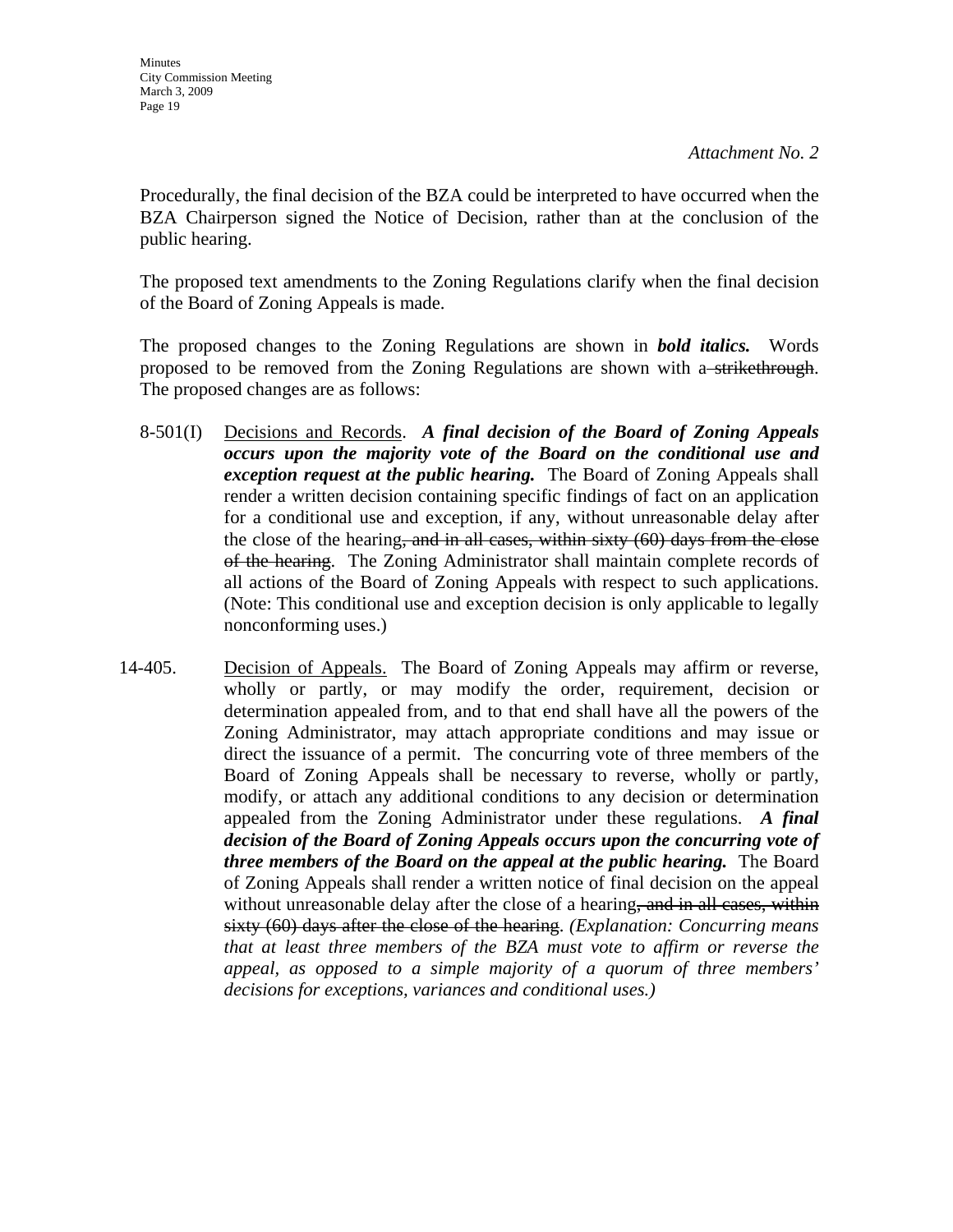**Minutes** City Commission Meeting March 3, 2009 Page 20

#### *Attachment No. 2*

- 14-506. Decisions and Records. *A final decision of the Board of Zoning Appeals occurs upon the majority vote of the Board on the variance request at the public hearing.* The Board of Zoning Appeals shall render a written notice of final decision on an application for a variance without unreasonable delay after the close of a hearing, but in all cases, within sixty (60) days from the close of the hearing. The Zoning Administrator shall maintain complete records of all actions of the Board of Zoning Appeals with respect to applications for variances.
- 14-607. Decisions and Records. *A final decision of the Board of Zoning Appeals occurs upon the majority vote of the Board on the exception request at the public hearing.* The Board of Zoning Appeals shall render a written notice of final decision on an application for an exception without unreasonable delay after the close of the hearing, but in all cases, within sixty (60) days from the close of the hearing. The Zoning Administrator shall maintain complete records of all actions of the Board of Zoning Appeals with respect to applications for exceptions.
- 14-706. Decisions and Records. *A final decision of the Board of Zoning Appeals occurs upon the majority vote of the Board on the conditional use request at the public hearing.* The Board of Zoning Appeals shall render a written notice of final decision containing specific findings of fact on an application for a conditional use without unreasonable delay after the close of the hearing, and in all cases, within sixty (60) days from the close of the hearing. The Zoning Administrator shall maintain complete records of all actions of the Board of Zoning Appeals with respect to applications for conditional uses.

#### **AMENDMENTS TO THE TEXT OF THE ZONING REGULATIONS**

When proposed amendments result in a change to the text of the Zoning Regulations, the report from the Planning Staff shall contain a statement as to the nature and effect of the proposed amendments, and determinations as to the following:

#### **WHETHER SUCH CHANGES ARE CONSISTENT WITH THE INTENT AND PURPOSE OF THE ZONING REGULATIONS**

The intent of the Zoning Regulations is to protect the public health, safety and general welfare, and to protect property values, through the creation of zoning districts in which land uses are controlled in order to be compatible with other nearby uses. The proposed amendments implement the intent and purpose of the regulations by clarifying when the final decision is made by of the Board of Zoning Appeals. Clarifying when the final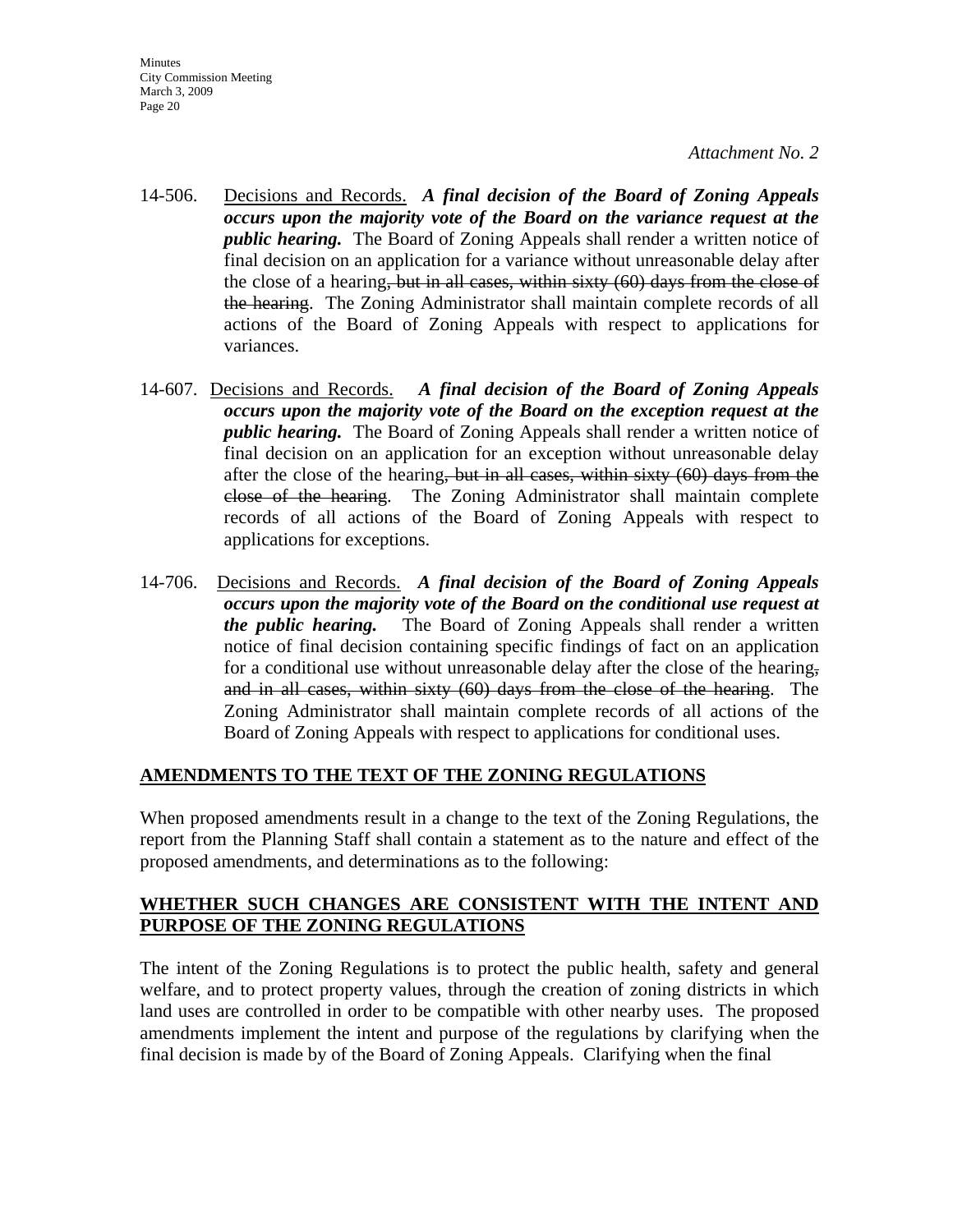decision occurs prevents any ambiguity regarding when the decision was made. The proposed amendments are consistent with the intent and purposes of the Zoning Regulations.

#### **AREAS WHICH ARE MOST LIKELY TO BE DIRECTLY AFFECTED BY SUCH CHANGES AND IN WHAT WAY THEY WILL BE AFFECTED**

All zoning districts are equally affected. The Board of Zoning Appeals can hear cases for Appeals, Variances, Exceptions, Conditional Use and Conditional Use to Modify a Nonconforming Use, in all zoning districts in the City.

#### **WHETHER THE PROPOSED AMENDMENTS ARE MADE NECESSARY BECAUSE OF CHANGED OR CHANGING CONDITIONS IN THE AREAS AND ZONING DISTRICTS AFFECTED, OR IN THE CITY PLANNING AREA, GENERALLY, AND IF SO, THE NATURE OF SUCH CHANGED OR CHANGING CONDITIONS**

The proposed amendments are not made because of changing conditions in the City or planning area. The amendments clarify when the Board of Zoning Appeals makes a final decision.

#### **WHETHER SUCH CHANGES ARE CONSISTENT WITH THE INTENT AND PURPOSE OF THE POLICIES AND GOALS AS OUTLINED IN THE ADOPTED COMPREHENSIVE PLAN OF THE CITY**

The Zoning Regulations implement the Comprehensive Plan and its goals, objectives and policies, which are general in nature and do not specify administrative details such as the proposed amendments. However, the proposed amendments clarify when a final decision of the Board of Zoning Appeals is made to ensure that the general statements in the Comprehensive Plan are implemented consistent with legal requirements.